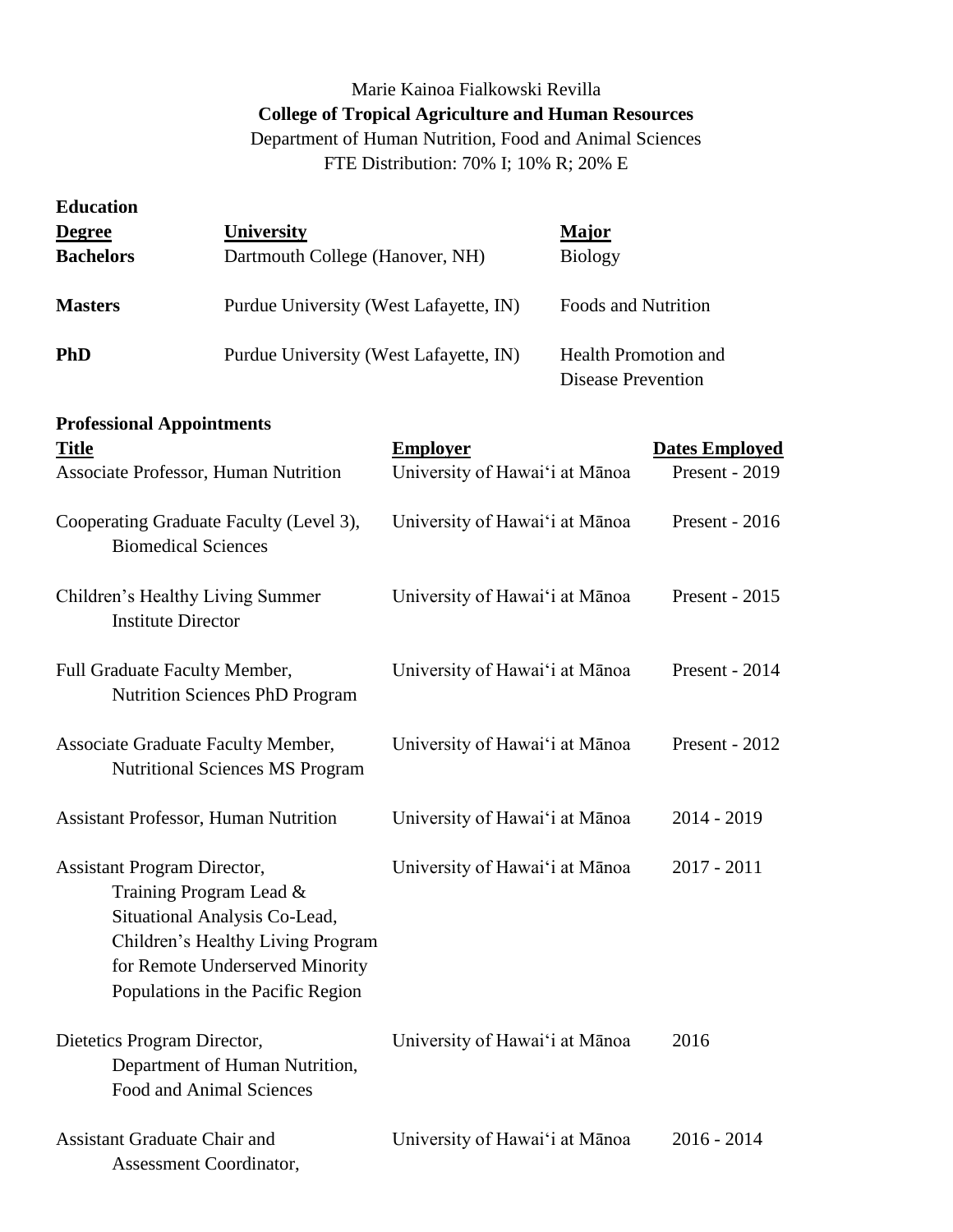Intercollege Nutrition PhD Program

| Assistant to the Chair,<br>Intercollege Nutrition PhD Program                                                  | University of Hawai'i at Mānoa                | $2014 - 2013$ |  |
|----------------------------------------------------------------------------------------------------------------|-----------------------------------------------|---------------|--|
| Associate Graduate Faculty Member,<br>Intercollege Nutrition PhD Program                                       | University of Hawai'i at Mānoa                | $2014 - 2013$ |  |
| Dietary Data Coordinator,<br><b>Communities Advancing the Studies</b><br>of Tribal Nations Across the Lifespan | <b>Purdue University</b>                      | $2011 - 2007$ |  |
| Graduate Research Assistant,<br>Adequate Calcium Today (ACT)<br>Study/Eat Move Learn (EML) Study               | <b>Purdue University</b>                      | $2007 - 2005$ |  |
| <b>Research Assistant</b>                                                                                      | Cancer Research Center of Hawai'i 2005 - 2004 |               |  |
| Intern, Washington, D.C.                                                                                       | Congressman Neil Abercrombie D-HI             | 2003          |  |

# **Courses Taught**

| Year | Semester | Dept        | $Crs \#$ | Course Title                                         | #Credits       | # Students   |
|------|----------|-------------|----------|------------------------------------------------------|----------------|--------------|
| 2012 | Fall     | <b>FSHN</b> | 699      | Directed Reading & Research                          | 1              | $\mathbf{1}$ |
| 2013 | Spring   | <b>FSHN</b> | 699      | Directed Reading & Research                          | $\overline{2}$ | 1            |
| 2013 | Summer   | <b>FSHN</b> | 699      | Directed Reading & Research                          | 3              | $\mathbf{1}$ |
| 2013 | Fall     | <b>FSHN</b> | 699      | Directed Reading & Research                          | $\overline{4}$ | 1            |
| 2013 | Fall     | <b>FSHN</b> | 185      | The Science of Human Nutrition<br>(Outreach College) | 3              | 23           |
| 2014 | Spring   | <b>FSHN</b> | 699      | Directed Reading & Research                          | $\overline{4}$ | 1            |
| 2014 | Summer   | <b>FSHN</b> | 700      | <b>Thesis Research</b>                               | 6              | 1            |
| 2014 | Fall     | <b>FSHN</b> | 185      | The Science of Human Nutrition                       | 3              | 61           |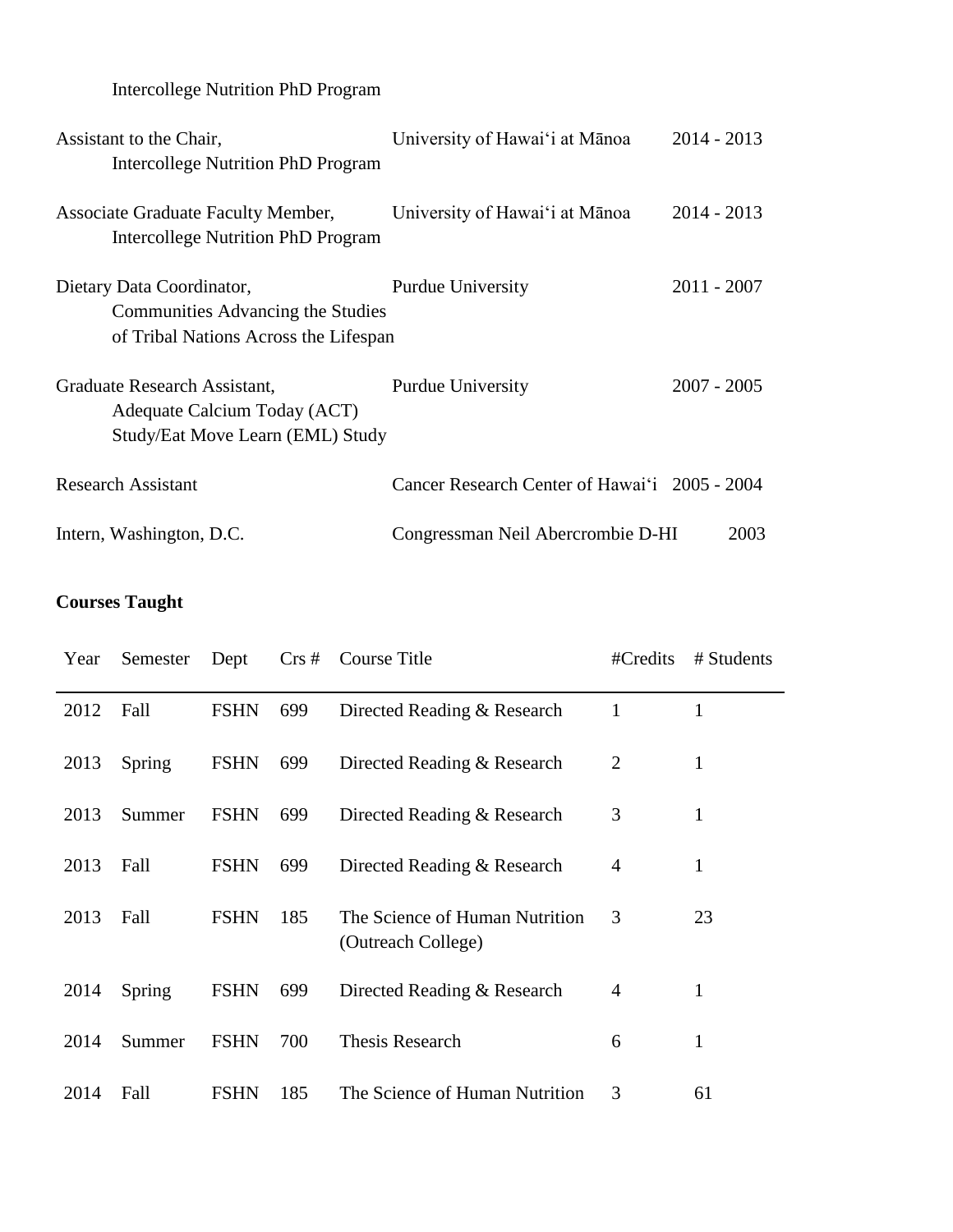| 2014 | Fall   | <b>FSHN</b> | 185 | The Science of Human Nutrition<br>(Outreach College) | 3              | 12             |
|------|--------|-------------|-----|------------------------------------------------------|----------------|----------------|
| 2014 | Fall   | <b>FSHN</b> | 389 | <b>Nutritional Assessment</b>                        | 3              | 20             |
| 2014 | Fall   | <b>FSHN</b> | 499 | Directed Reading & Research                          | 5              | $\overline{4}$ |
| 2014 | Fall   | <b>FSHN</b> | 700 | <b>Thesis Research</b>                               | $\overline{4}$ | $\mathbf{1}$   |
| 2015 | Spring | <b>FSHN</b> | 185 | The Science of Human Nutrition                       | 3              | 75             |
| 2015 | Spring | <b>FSHN</b> | 389 | <b>Nutritional Assessment</b>                        | 3              | 22             |
| 2015 | Spring | <b>FSHN</b> | 499 | Directed Reading & Research                          | 5              | 5              |
| 2015 | Spring | <b>FSHN</b> | 700 | <b>Thesis Research</b>                               | $\mathbf{1}$   | $\mathbf{1}$   |
| 2015 | Summer | <b>FSHN</b> | 185 | The Science of Human Nutrition                       | 3              | 37             |
| 2015 | Summer | <b>BIOM</b> | 699 | Directed Reading & Research                          | 1              | $\mathbf{1}$   |
| 2015 | Fall   | <b>FSHN</b> | 185 | The Science of Human Nutrition                       | 3              | 59             |
| 2015 | Fall   | <b>FSHN</b> | 389 | <b>Nutritional Assessment</b>                        | 2              | 16             |
| 2015 | Fall   | <b>FSHN</b> | 499 | Directed Reading & Research                          | 6              | 6              |
| 2015 | Fall   | <b>BIOM</b> | 699 | Directed Reading & Research                          | $\mathbf{1}$   | 1              |
| 2016 | Spring | <b>FSHN</b> | 185 | The Science of Human Nutrition                       | 3              | 30             |
| 2016 | Spring | <b>FSHN</b> | 499 | Directed Reading & Research                          | 3              | 3              |
| 2016 | Spring | <b>BIOM</b> | 699 | Directed Reading & Research                          | $\mathbf{1}$   | $\mathbf{1}$   |
| 2016 | Summer | <b>FSHN</b> | 185 | The Science of Human Nutrition                       | 3              | 43             |
| 2016 | Summer | <b>FSHN</b> | 491 | Topics in Food Science and<br><b>Human Nutrition</b> | $\mathbf{1}$   | 11             |
| 2016 | Fall   | <b>FSHN</b> | 185 | The Science of Human Nutrition                       | $\mathbf{1}$   | 58             |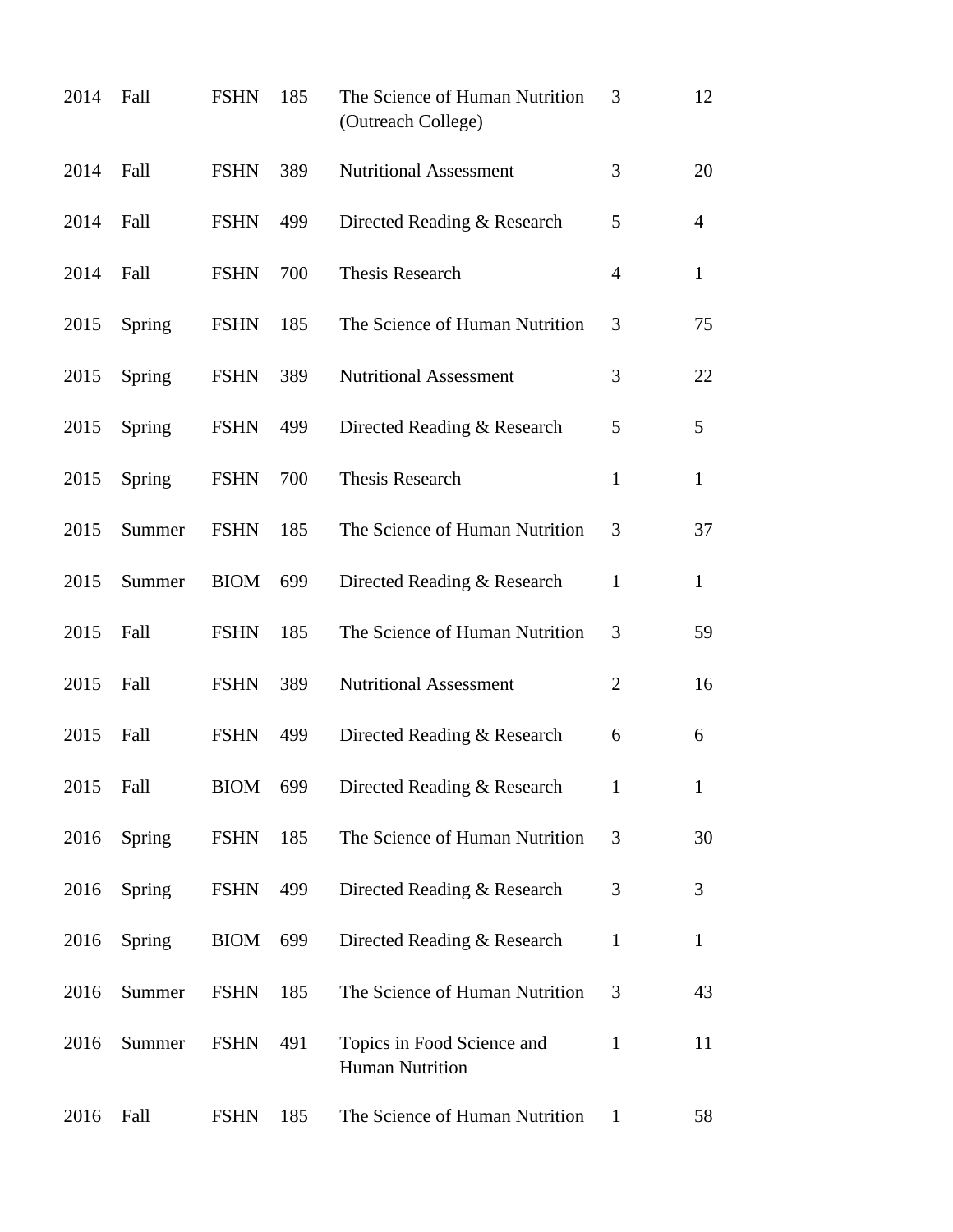| 2016 | Fall          | <b>FSHN</b> | 499 | Directed Reading & Research                                          | 3              | 3              |
|------|---------------|-------------|-----|----------------------------------------------------------------------|----------------|----------------|
| 2016 | Fall          | <b>BIOM</b> | 800 | <b>Dissertation Research</b>                                         | $\overline{2}$ | $\mathbf{1}$   |
| 2017 | Spring        | <b>BIOM</b> | 800 | <b>Dissertation Research</b>                                         | $\overline{2}$ | $\mathbf{1}$   |
| 2017 | Summer        | <b>FSHN</b> | 455 | Childhood Anthropometric &<br>Dietary Assessment Field<br>Techniques | 1              | 11             |
| 2017 | Summer        | <b>FSHN</b> | 370 | <b>Lifespan Nutrition</b>                                            | 3              | 19             |
| 2017 | Fall          | <b>FSHN</b> | 389 | <b>Nutritional Assessment</b>                                        | $\overline{2}$ | 20             |
| 2017 | Fall          | <b>FSHN</b> | 370 | <b>Lifespan Nutrition</b>                                            | 3              | 19             |
| 2017 | Fall          | <b>FSHN</b> | 499 | Directed Reading & Research                                          | $\mathbf{1}$   | $\mathbf{1}$   |
| 2017 | Fall          | <b>FSHN</b> | 699 | Directed Reading & Research                                          | $\overline{2}$ | $\overline{2}$ |
| 2018 | Spring        | <b>FSHN</b> | 389 | <b>Nutritional Assessment</b>                                        | $\overline{2}$ | 20             |
| 2018 | Spring        | <b>FSHN</b> | 370 | <b>Lifespan Nutrition</b>                                            | 3              | 17             |
| 2018 | Spring        | <b>FSHN</b> | 499 | Directed Reading & Research                                          | 6              | 3              |
| 2018 | Spring        | <b>FSHN</b> | 699 | Directed Reading & Research                                          | 12             | 3              |
| 2018 | Summer        | <b>FSHN</b> | 457 | Culture and Child Health in the<br>Pacific                           | 3              | 13             |
| 2018 | Fall          | <b>FSHN</b> | 700 | Thesis Research                                                      | $\overline{4}$ | $\mathbf{1}$   |
| 2018 | Fall          | <b>FSHN</b> | 699 | Directed Reading & Research                                          | 7              | 4              |
| 2018 | Fall          | <b>FSHN</b> | 499 | Directed Reading & Research                                          | 5              | 5              |
| 2019 | <b>Spring</b> | <b>FSHN</b> | 389 | <b>Nutritional Assessment</b>                                        | 3              | 20             |
| 2019 | Spring        | <b>FSHN</b> | 370 | <b>Lifespan Nutrition</b>                                            | 3              | 20             |
| 2019 | Summer        | <b>FSHN</b> | 457 | Culture and Child Health in the<br>Pacific                           | 3              | 18             |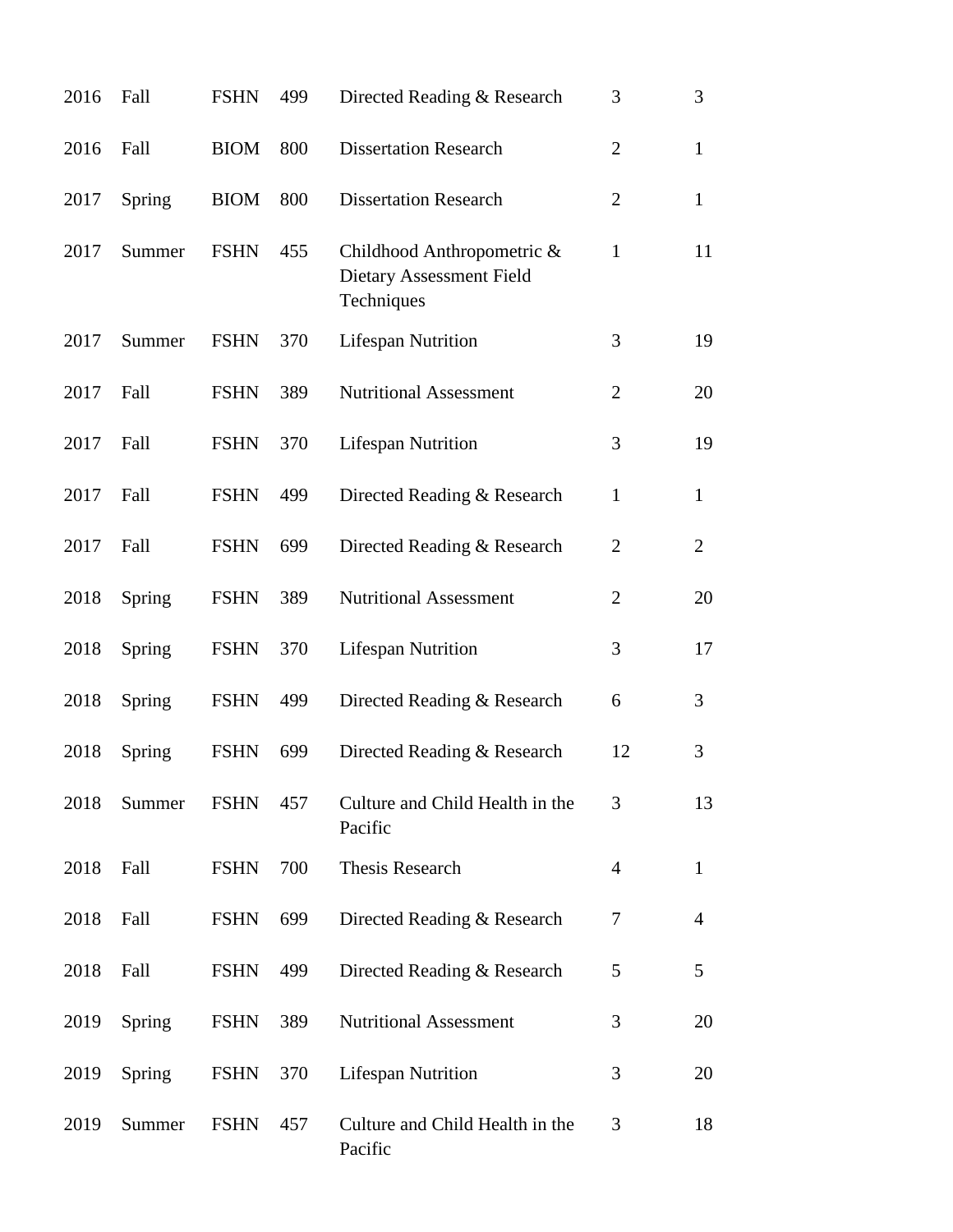| 2019 | Summer        | <b>FSHN</b> | 370 | <b>Lifespan Nutrition</b>                  | 3              | 11             |
|------|---------------|-------------|-----|--------------------------------------------|----------------|----------------|
| 2019 | Fall          | <b>FSHN</b> | 389 | <b>Nutritional Assessment</b>              | 3              | 13             |
| 2019 | Fall          | <b>FSHN</b> | 370 | <b>Lifespan Nutrition</b>                  | 3              | 20             |
| 2020 | Spring        | <b>FSHN</b> | 389 | <b>Nutritional Assessment</b>              | 3              | 19             |
| 2020 | Spring        | <b>FSHN</b> | 370 | <b>Lifespan Nutrition</b>                  | 3              | 19             |
| 2020 | Spring        | <b>FSHN</b> | 499 | Directed Reading & Research                | $\overline{4}$ | 3              |
| 2020 | <b>Spring</b> | <b>FSHN</b> | 699 | Directed Reading & Research                | 17             | 6              |
| 2020 | Summer        | <b>FSHN</b> | 370 | <b>Lifespan Nutrition</b>                  | 3              | 17             |
| 2020 | Summer        | <b>FSHN</b> | 457 | Culture and Child Health in the<br>Pacific | 3              | 9              |
| 2020 | Fall          | <b>FSHN</b> | 499 | Directed Reading & Research                | $\overline{4}$ | $\overline{4}$ |
| 2020 | Fall          | <b>FSHN</b> | 699 | Directed Reading & Research                | 3              | 3              |
| 2020 | Fall          | <b>FSHN</b> | 700 | Thesis                                     | $\mathbf{1}$   | $\mathbf{1}$   |
| 2020 | Fall          | <b>FSHN</b> | 800 | Dissertation                               | $\mathbf{1}$   | $\mathbf{1}$   |
| 2021 | Spring        | FSHN        | 499 | Directed Reading & Research                | $\mathbf{1}$   |                |
| 2021 | Spring        | <b>FSHN</b> | 699 | Directed Reading & Research                | $\overline{2}$ | $\overline{2}$ |
| 2021 | Spring        | <b>FSHN</b> | 700 | Thesis                                     | $\mathbf{1}$   | $\mathbf{1}$   |
| 2021 | Spring        | <b>FSHN</b> | 800 | Dissertation                               | $\mathbf{1}$   | $\mathbf{1}$   |
| 2021 | Spring        | <b>FSHN</b> | 389 | <b>Nutritional Assessment</b>              | 3              | 19             |
| 2021 | Spring        | <b>FSHN</b> | 370 | <b>Lifespan Nutrition</b>                  | 3              | 20             |
| 2021 | Summer        | <b>FSHN</b> | 370 | <b>Lifespan Nutrition</b>                  | 3              | 9              |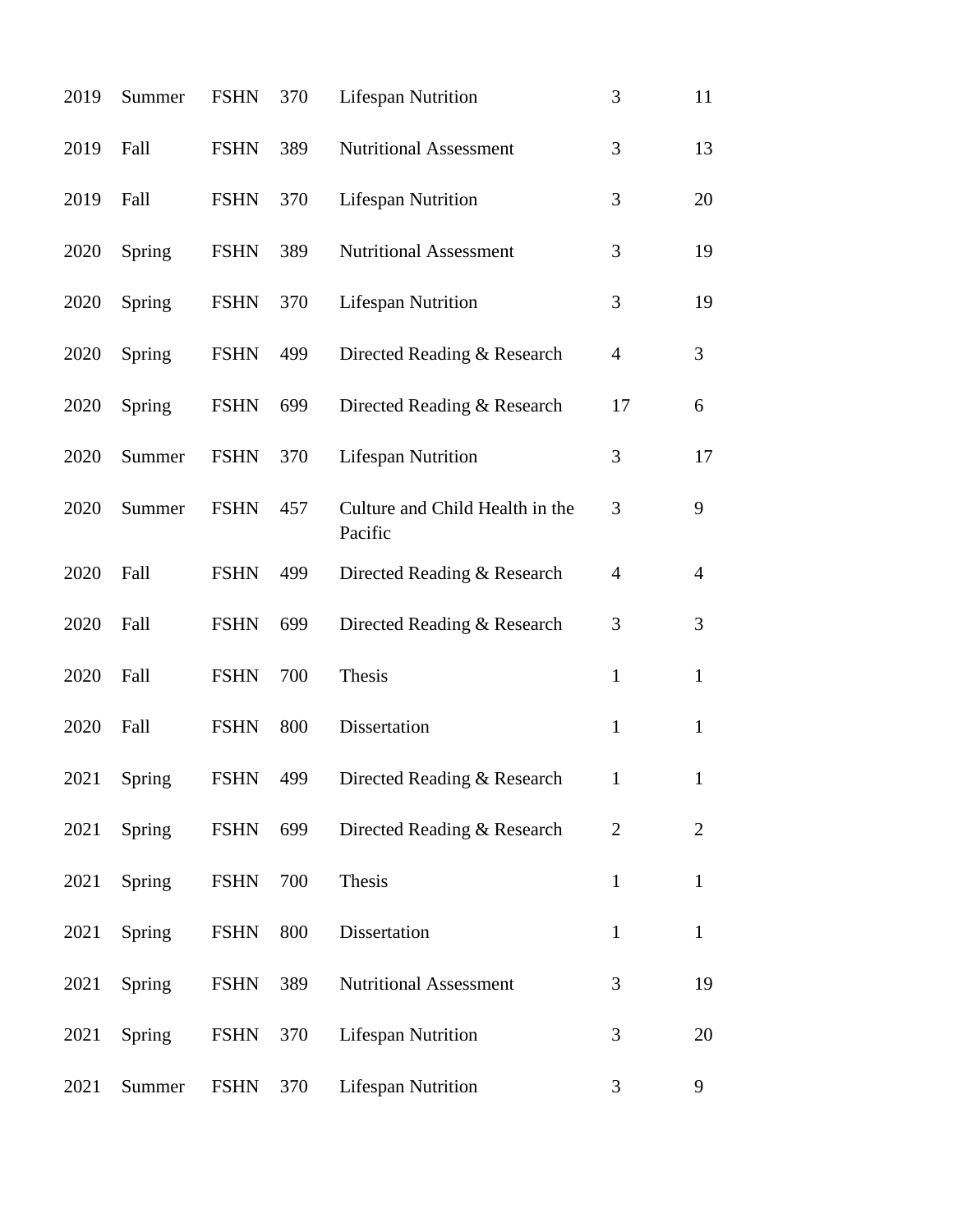| 2021 | Summer | <b>FSHN</b> | 457 | Culture and Child Health in the<br>Pacific | 3  | 11 |
|------|--------|-------------|-----|--------------------------------------------|----|----|
| 2021 | Fall   | <b>FSHN</b> | 499 | Directed Reading & Research                | 1  |    |
| 2021 | Fall   | <b>FSHN</b> | 699 | Directed Reading & Research                | 11 | 5  |
| 2021 | Fall   | <b>FSHN</b> | 800 | Dissertation                               | 1  |    |
| 2021 | Fall   | <b>FSHN</b> | 389 | <b>Nutritional Assessment</b>              | 3  | 13 |
| 2021 | Fall   | <b>FSHN</b> | 370 | <b>Lifespan Nutrition</b>                  | 3  | 18 |

## **Publications (reverse chronological order)**

## **Books**

## As Associate Professor

Collaborative Open Education Resource Textbook by faculty and students from the Department of Human Nutrition, Food and Animal Sciences. Human Nutrition (Version 2). Available at: <http://pressbooks.oer.hawaii.edu/humannutrition2/>

## As Assistant Professor

Collaborative book by faculty and students from the Department of Human Nutrition, Food and Animal Sciences. The Science of Human Nutrition. Open Education Resource Textbook. Available at[:](http://pressbooks.oer.hawaii.edu/humannutrition/) <http://pressbooks.oer.hawaii.edu/humannutrition/>

## **Book Chapters**

## As Associate Professor

Suzanne Held, Alma Knows His Gun McCormick, Vanessa Simonds, Kathryn L. Braun, Linda Burhansstipanov, Emily Haozous, Valerie Rangel, Jane J. Chung-Do, Ilima Ho-Lastimosa, Rachel Novotny, and Marie Kainoa Fialkowski Revilla. Using Community-based Participatory Research to Address Indigenous Health. In: *Improving Indigenous Public Health through Community-Engaged Interventions: Stories of Success*. In Press.

## As Assistant Professor

Novotny R, Li F, Wilkens LR, Fialkowski MK, Fleming T, Coleman P, Leon Guerrero RT, Bersamin A, Deenik J. Economic Influences on Child Growth Status, from the Children's Healthy Living Program in the U.S. Affiliated Pacific Region. In: Wealthy But Unhealthy Overweight and Obesity in Asia and the Pacific: Trends, Costs, and Policies for Better Health. Tokyo: Asian Development Bank Institute. 2018.

## **Refereed Journal Publications**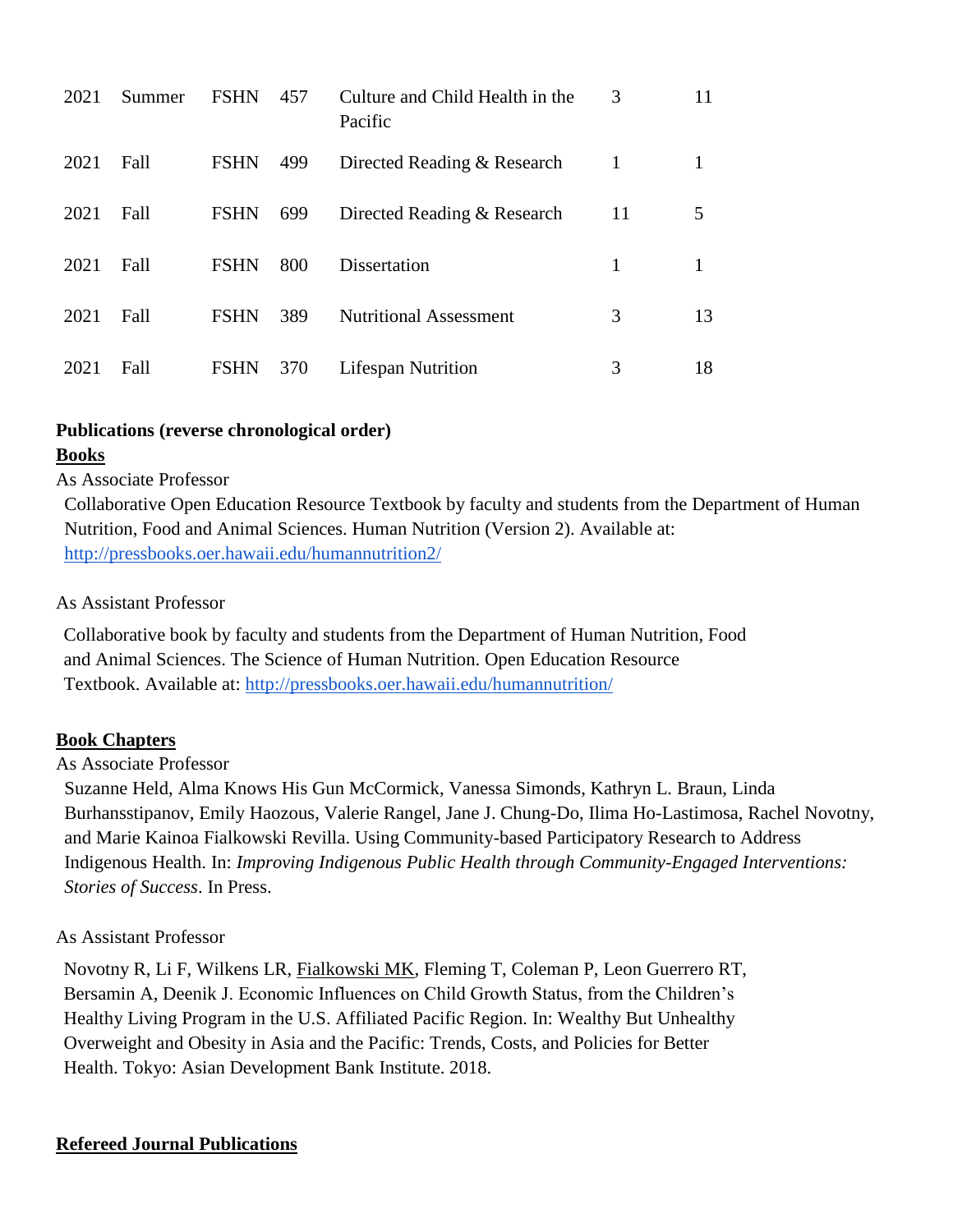As Associate Professor

Kai J, Chen JJ, Braun KL, Kaholokula JK, Novotny R, Boushey CJ, Fialkowski MK. Associations between cultural affiliations, household membership and diet quality among Native Hawaiian, Pacific Islander, and Filipino infants in Hawaiʻi. Children. In Press.

Yamanaka AB, Davis JD, Wilkens LR, Hurwitz EL, Fialkowski MK, Deenik J, Leon Guerrero RT, Novotny R. Determination of Child Waist Circumference Cut-Points for Metabolic Risk based on Acanthosis nigricans, the Children's Healthy Living Program. Prev Chronic Dis. 2021; 18;E64.

Eicher-Miller H, Zhu F, Fialkowski MK. Nutrition Among Vulnerable Populations. Nutrients. 2020; 12(10):3150.

Campbell S, Chen J, Boushey CJ, Eicher-Miller H, Zhu F, Fialkowski MK. Food Security and Diet Quality in Native Hawaiian, Pacific Islander, and Filipino Infants 3 to 12 Months of Age. Nutrients. 2020; 12(7): 2120.

Fialkowski MK, Fonseca-Smith T, Pinto PK, Ng-Osorio J. Native Hawaiian Infant Feeding Practices as Told by Grandparents: A Transgenerational Experience. Curr Dev Nutri. 2020: 5(Suppl 4):40 – 53.

Tilinghast BH, Fialkowski MK, Draper J. Exploring Aspects of Open Educational Resources through OERenabled Pedagogy. Frontiers in Education. 2020; 5:76.

Fialkowski MK, Calabrese A, Banna JC, Stewart M, Lin MG, Novotny R. Student Perception of a Placed-Based Online Introductory Nutrition Course for the Pacific. NACTA Journal. 2020; 64.

Fialkowski MK, Ng-Osorio J, Kai J, Swafford K, Langfelder G, Young CGL, Chen JJ, Zhu FM, Boushey CJ. Type, Timing and Diversity of Complementary Foods Among Native Hawaiian, Pacific Islander, and Filipino Infants. Hawaii J Health Soc Welf. 2020; 79(5 Suppl 1): 127 – 134.

Fialkowski MK, Calabrese A, Tillinghast B, Titchenal A, Meinke W, Banna JC, Draper J. Open Educational Resource Textbook Impact on Students in an Introductory Nutrition Course. J Nutr Educ Behav. 2020; 52(4): 359 - 358. doi: 10.1016/j.jneb.2019.08.006.

## As Assistant Professor

Zhao C, Panizza C, Fox K, Boushey CJ, Byker Shanks C, Ahmed S, Chen S, Serrano EL, Zee J, Fialkowski MK, Banna J. Plate waste in schools: Barriers, motivators and perspectives of early adolescents in the United States. J Nutr Educ Behav. 2019; 51: 967-975. doi:10.1016/j.jneb.2019.05.590.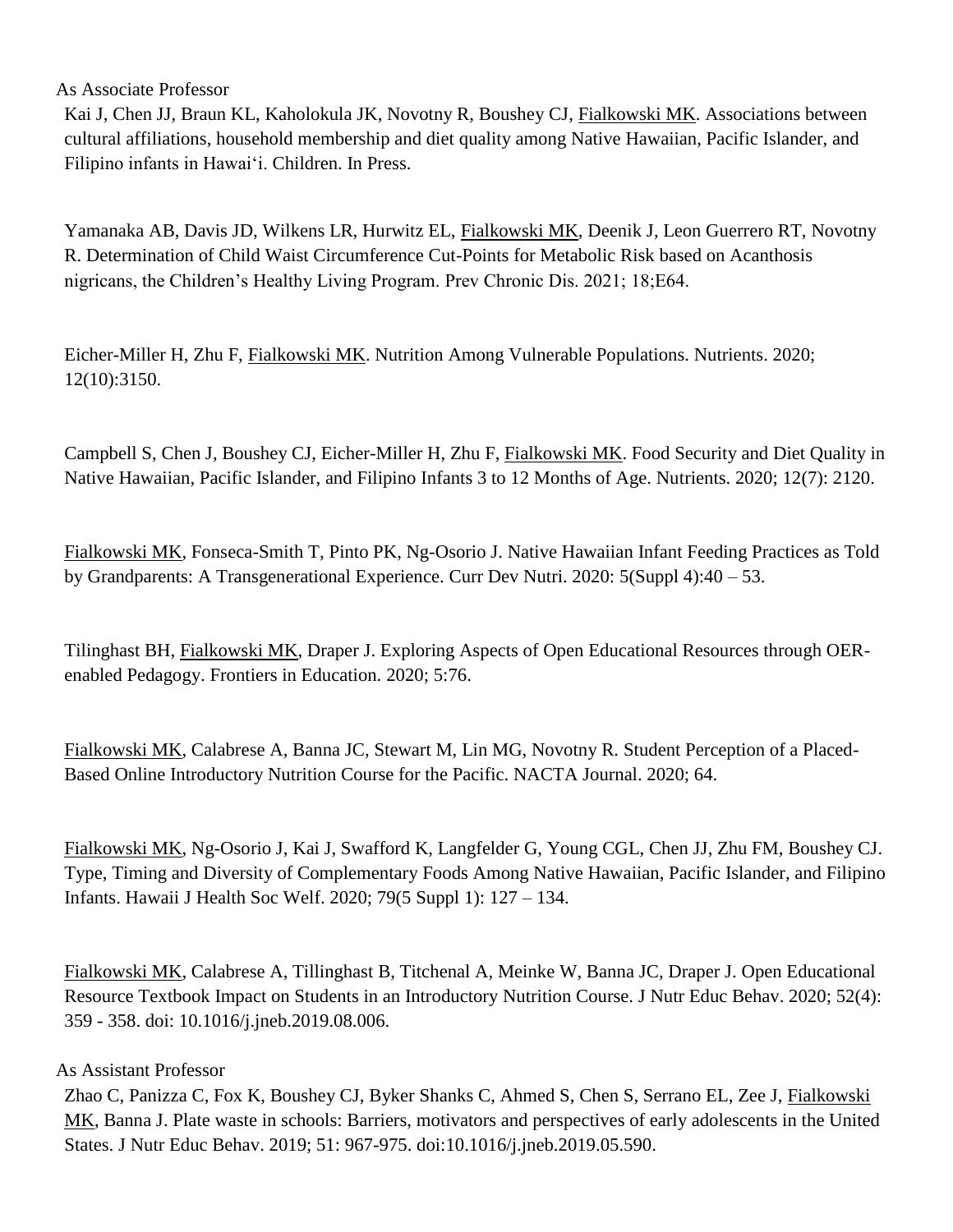Novotny R, Davis J, Butel J, Boushey CJ, Fialkowski MK, Nigg CR, Braun KL, Leon Guerrero R, Coleman P, Bersamin A, Areta AAR, Barber LR, Belyeu-Camacho T, Greenberg J, Fleming T, Delacruz-Talbert E, Wilkens LR. Effect of the Children's Healthy Living Program on Young Child Overweight, Obesity and Acanthosis Nigricans in the US-Affiliated Pacific. JAMA Netw Open. 2018; 1(6):e183896. doi:10.1001/jamanetworkopen.2018.3896.

Endrizal CL, Fialkowski MK, Davis J, Yuan S, Novotny R, Delormier TW, Rodriguez B. Dietetics Practice in the Unique, Culturally Diverse Pacific Island Region. Hawaii J Med Public Health. 2018; 77(6): 7 - 15.

Mosley M, Banna J, Lim E, Fialkowski MK, Novotny R. Dietary patterns change over two years in early adolescent girls in Hawai'i. Asia Pac J Clin Nutr. 2018; 27(1): 238 - 245.

Yonemori KM, Ennis T, Novotny R, Fialkowski MK, Ettienne R, Wilkens LR, Leon Guerrero RT, Bersamin A, Coleman P, Boushey CJ. Collecting wrappers, labels, and packages to enhance dietary information from food records among children 2-8 years participating in the Children's Healthy Living Program (CHL) for remote underserved minority populations in the Pacific region. J Food Compost Anal. 2017; 64(1): 112 - 118.

Banna JC, McCrory M, Fialkowski MK, Boushey C. Examining plausibility of self-report energy intake data: considerations for method selection. Front Nutr. 2017; 4:45.

Matanane L, Fialkowski MK, Silva J, Li F, Nigg C, Leon Guerrero R, Novotny R. "Para i famagu'on-ta": Fruit and Vegetable Intake, Food Store Environment, and Childhood Overweight/Obesity in the Children's Healthy Living Program on Guam. Hawaii J Med Public Health. 2017; 76(8): 225 – 233.

Esquivel M, Fialkowski MK, Aflague T, Novotny R. Engaging Head Start Teachers on Wellness Policy Implementation to Improve the Nutrition and Physical Activity Environment in Head Start Classrooms: A Qualitative Study of the Children's Healthy Living Program (CHL) in Hawai'i. J Fam Med Community Health. 2016; 3(5): 1094.

Yamanaka A, Fialkowski MK, Wilkens L, Li F, Ettienne R, Fleming T, Power J, Deenik J, Coleman P, Leon Guerrero R, Novotny R. MK Quality Assurance of Data Collection in the Multi-site Community Randomized Trial and Prevalence Survey of the Children's Healthy Living Program. BMC Res Notes. 2016; 9(1): 432.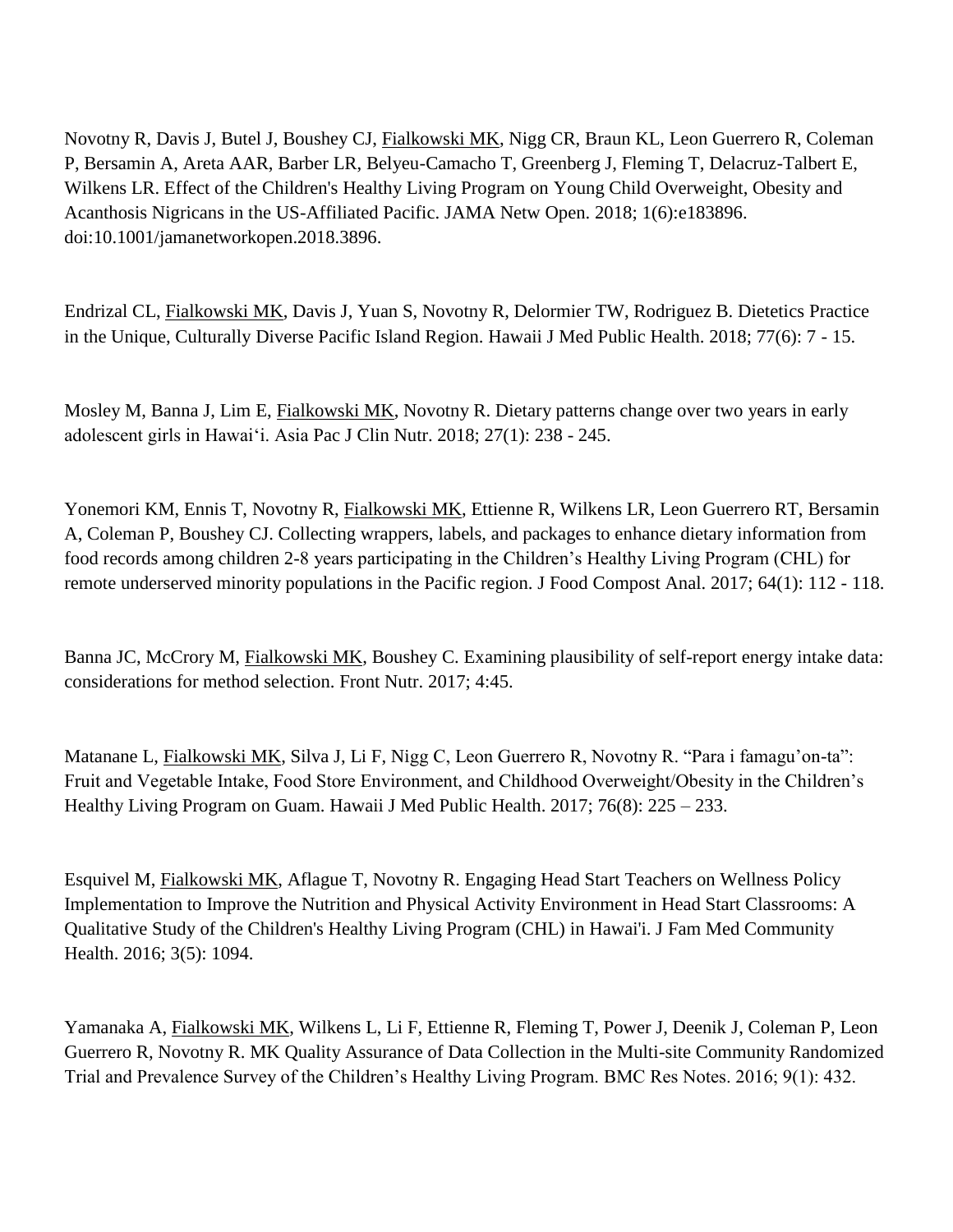Novotny R, Li F, Fialkowski MK, Bersamin A, Tufa AJ, Deenik J, Coleman P, Leon Guerrero R, Wilkens LR. Prevalence of obesity and acanthosis nigricans among young children in the Children's Healthy Living Program in the United States Affiliated Pacific. Medicine. 2016; 95(37): e4711.

Fialkowski MK, Yamanaka A, Wilkens LR, Braun KL, Butel J, Ettienne R, McGlone K, Remengesau S, Power JM, Johnson E, Gilmatam D, Fleming T, Acosta M, Belyeu-Camacho T, Shomour M, Sigrah C, Nigg C, Novotny R. Recruitment strategies and lessons learned from the Children's Healthy Living Program prevalence survey. AIMS Public Health. 2016; 3(1): 140 – 157.

Esquivel M, Nigg CR, Fialkowski MK, Braun KL, Li F, Novotny R. Influence of teachers' personal health behaviors on operationalizing obesity prevention policy in Head Start preschools: A project of the Children's Healthy Living Program (CHL). J Nutr Educ Behav. 2016; 48(5): 318 – 325.

Nigg CR, Anwar M-U, Braun KL, Mercado J, Fialkowski MK, Ropeti Areta AA, Belyeu-Camacho T, Bersamin A, Leon Guerrero R, Castro R, DeBaryshe B, Vargo AM, Van der Ryn M, Braden KW, Novotny R. A Review of Promising Multicomponent Environmental Child Obesity Prevention Intervention Strategies by the Children's Healthy Living Program. J Env Health. 2016; 79(3): 18 - 26.

Fialkowski MK, Matanane L, Gibson WJ, Yiu E, Hollyer J, Kolasa K, Novotny R. Pacific Food Guide. Nutr Today. 2016; 51(2): 72 - 81.

Esquivel M, Nigg CR, Fialkowski MK, Braun KL, Li F, Novotny R. Head Start Wellness Policy Intervention in Hawaiʻi: A project of the Children's Healthy Living Program (CHL). Child Obes. 2016; 12(1): 26 – 32.

Li F, Wilkens L, Novotny R, Fialkowski MK, Paulino Y, Nelson R, Bersamin A, Martin U, Deenik J, Boushey C. Anthropometric measurement standardization in the US Affiliated Pacific: Report from the Children's Healthy Living Program. Am J Hum Biol. 2016; 28(3): 364 – 371.

Banna J, Stewart M, Lin G, Fialkowski MK. Interaction matters: Strategies to promote engaged learning in an online introductory nutrition course. J Online Learn Teach. 2015; 11(2): 249 - 261.

Fialkowski MK, Delormier T, Hattori-Uchima M, Leslie JH, Greenberg J, Kim J, Deenik JL, Dunn MA, Areta A, Novotny R. Children's Healthy Living Program (CHL) Indigenous Workforce Training to Prevent Childhood Obesity in the Underserved US Affiliated Pacific Region. J Health Care Poor Underserved. 2015; 26(2 Supplement): 83-95.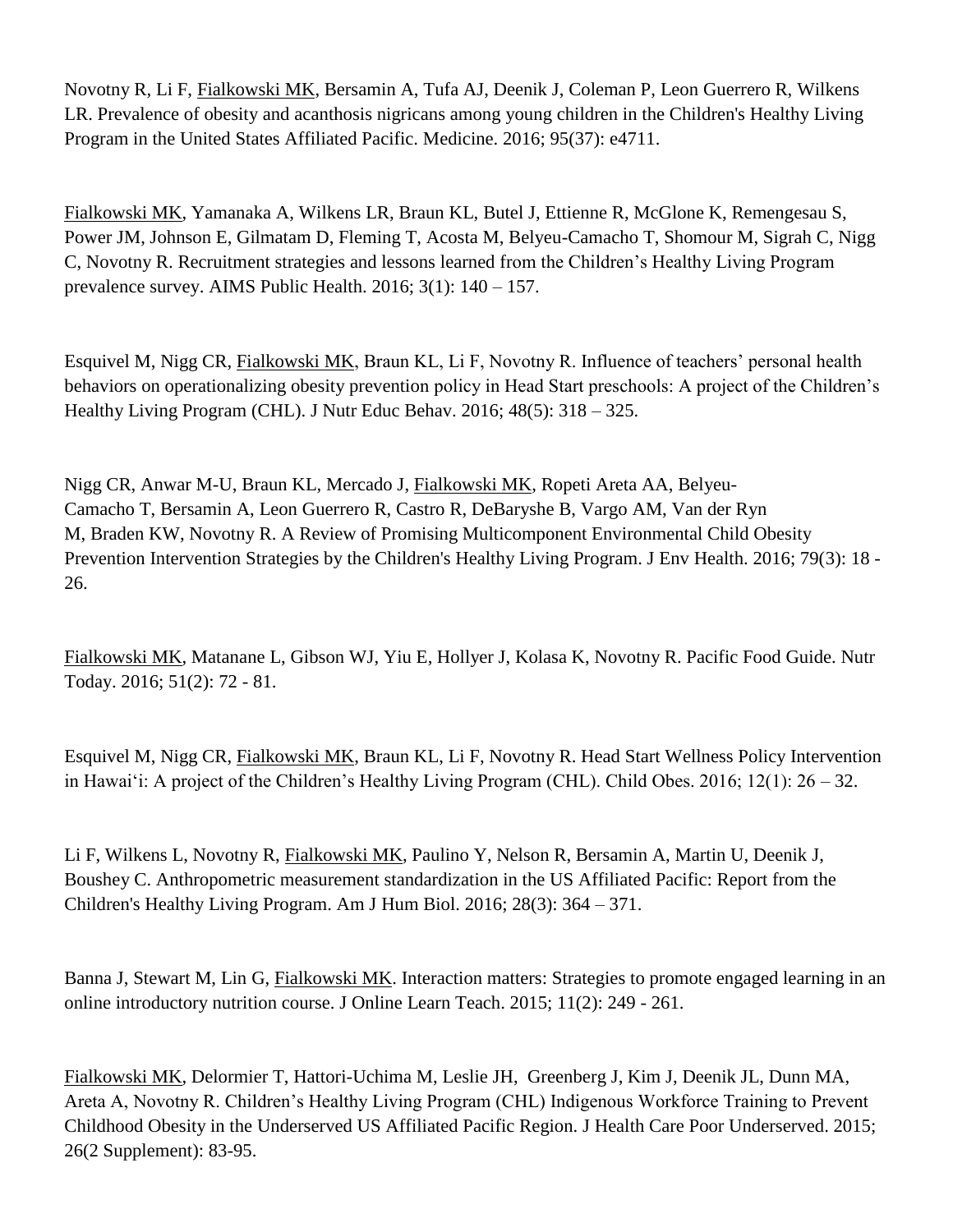Novotny R, Fialkowski MK, Li F, Paulino Y, Vargo D, Jim R, Coleman P, Bersamin A, Nigg CR, Leon Guerrero RT, Deenik J, Kim JH, Wilkens LR. Systematic Review of Prevalence of Young Child Overweight and Obesity in the United States–Affiliated Pacific Region Compared With the 48 Contiguous States: The Children's Healthy Living Program. Am J Public Health. 2015; 105(1): e22 – e35.

Fialkowski MK, Ettienne R, Rivera RL, Van Loan MD, Savaiano DA, Boushey CJ. Ethnicity and Acculturation: Do they predict weight status in a longitudinal study among Asian, Hispanic, and non-Hispanic white early adolescent females? Adolesc Health Med Ther. 2015; 6: 1 - 7.

Braun K, Nigg C, Fialkowski MK, Butel J, Hollyer J, Barber LR, Teo-Martin U, Flemming T, Vargo A, Coleman P, Bersamin A, Novotny R. Using the ANGELO Framework to Develop the Children's Healthy Living Program Multilevel Intervention to Promote Obesity Preventing Behaviors for Young Children in the US Affiliated Pacific Region. Child Obes. 2014; 10(6): 474 - 281.

As Junior Researcher

Banna J, Fialkowski MK, Townsend M. Misreporting of dietary intake affects estimated nutrient intakes in low-income Spanish-speaking women. J Acad Nutr Diet. 2015;115 (7):1124-33.

Fialkowski MK, DeBaryshe B, Bersamin A, Nigg C, Leon-Guerrero R, Rojas G, Areta A, Vargo A, Belyeu-Camacho T, Castro R, Luick B, Novotny R and the Children's Healthy Living for Remote Underserved Populations in the Pacific Region (CHL) Program Team. A community engagement process identifies environmental priorities for change to prevent early childhood obesity in the Children's Healthy Living Program for Remote Underserved Populations in the Pacific Region (CHL). Matern Child Health J. 2014; 18(10): 2261-2274.

Novotny R, Fialkowski MK, Areta AAR, Bersamin A, Braun K, Debaryshe B, Deenik J, Dunn M, Hollyer J, Kim J, Leon Guerrero R, Nigg CR, Takahashi R, Wilkens L. The Pacific Way to Child Wellness: The Children's Healthy Living Program for Remote Underserved Minority Populations of the Pacific Region (CHL). Hawai'i J Med Public Health. 2013; 72 (11): 406 - 408

Wilken[s] LR, Novotny R, Fialkowski MK, Boushey CJ, Nigg C, Paulino Y, Leon Guerrero R, Luick B, Vargo D, Kim J, Deenik J. Children's Healthy Living (CHL) Program for Remote Underserved Minority Populations in the Pacific Region: Rationale and Design of a Community Randomized Trial to Prevent Early Childhood Obesity. BMC Public Health. 2013; 13(1):944.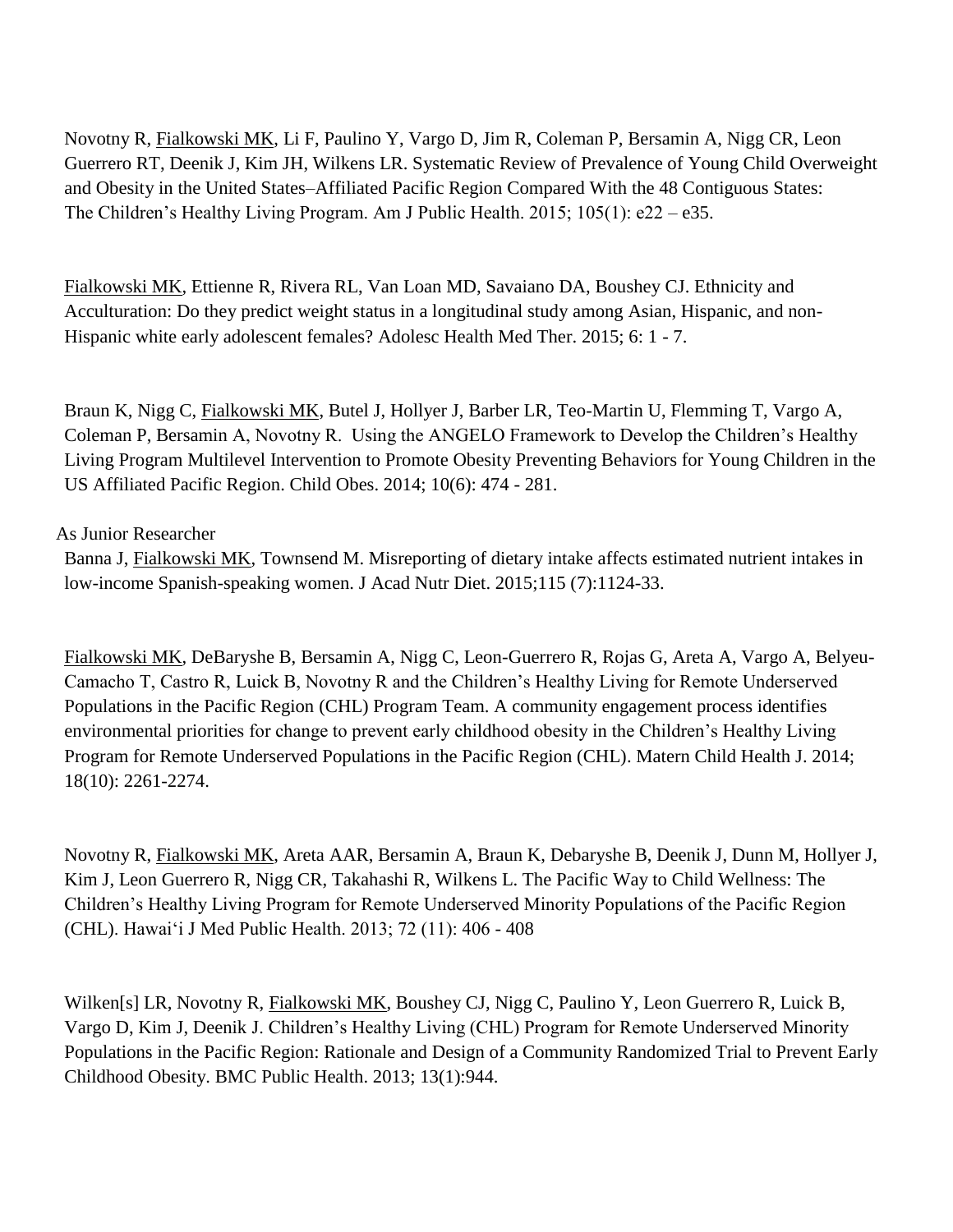Fialkowski MK, McCrory MA, Roberts S, Tracy JK, Grattan L, Boushey CJ. [Dietary patterns are associated](http://www.ncbi.nlm.nih.gov/pubmed/22348238)  [with dietary recommendations but have limited relationship to BMI in the Communities Advancing the](http://www.ncbi.nlm.nih.gov/pubmed/22348238)  Studies of [Tribal Nations Across the Lifespan \(CoASTAL\) cohort.](http://www.ncbi.nlm.nih.gov/pubmed/22348238) Public Health Nutr. 2012; 15(10): 1948 - 1958.

Fialkowski MK, Okoror TA, Boushey CJ. [The Relevancy of Community-Based Methods: Using Diet within](http://onlinelibrary.wiley.com/doi/10.1111/j.1752-8062.2011.00364.x/abstract)  [Native American and Alaska Native Adult Populations as an Example.](http://onlinelibrary.wiley.com/doi/10.1111/j.1752-8062.2011.00364.x/abstract) Clin Transl Sci. 2012; 5(3):295-300.

## Prior to UHM

Fialkowski MK, McCrory MA, Roberts S, Tracy JK, Grattan L, Boushey CJ. Estimated nutrient intakes from food generally do not meet Dietary Reference Intakes among adult members of Pacific Northwest Tribal Nations. J Nutr. 2010; 140:992-998.

Fialkowski MK, McCrory MA, Roberts S, Tracy JK, Grattan L, Boushey CJ. Evaluation of dietary assessment tools used to assess the diet of adults participating in the Communities Advancing the Studies of Tribal Nations Across the Lifespan (CoASTAL) cohort. J Am Diet Assoc. 2010; 110:65-73.

## **Published Abstracts**

As Assistant Professor

Fialkowski MK, Calabrese A, Tilinghast B, Meinke W, Titchenal A. Student Perception between a Publisher Textbook vs an Open Educational Resource Textbook for an Introductory Nutrition Course. J Nutr Educ Behav 2019 51(7): S122 (Society for Nutrition Education and Behavior Conference [Poster Presentation] Orlando FL. July 27 – 30, 2019)

Novotny R, Fialkowski M, Butel J, Fleming T, Shallcross L, Deenik J, Coleman P, LeonGuerrero R. Children's Healthy Living Center of Excellence (CHL Center) Year 1. J Nutr Educ Behav 2019 51(7): S23 (Society for Nutrition Education and Behavior Conference [Poster Presentation] Orlando FL. July 27 – 30, 2019)

Fialkowski MK, Ng-Osorio J, Kai J, Swafford K, Boushey CJ. First Feeding Behaviors of Native Hawaiian, Pacific Islander, and Filipino Infants. Curr Dev Nutr 2019 3 (Supplement 1): nzz048.P11-063-19 (Nutrition 2019 [Poster Presentation] Baltimore MD. June 8 – 11, 2019)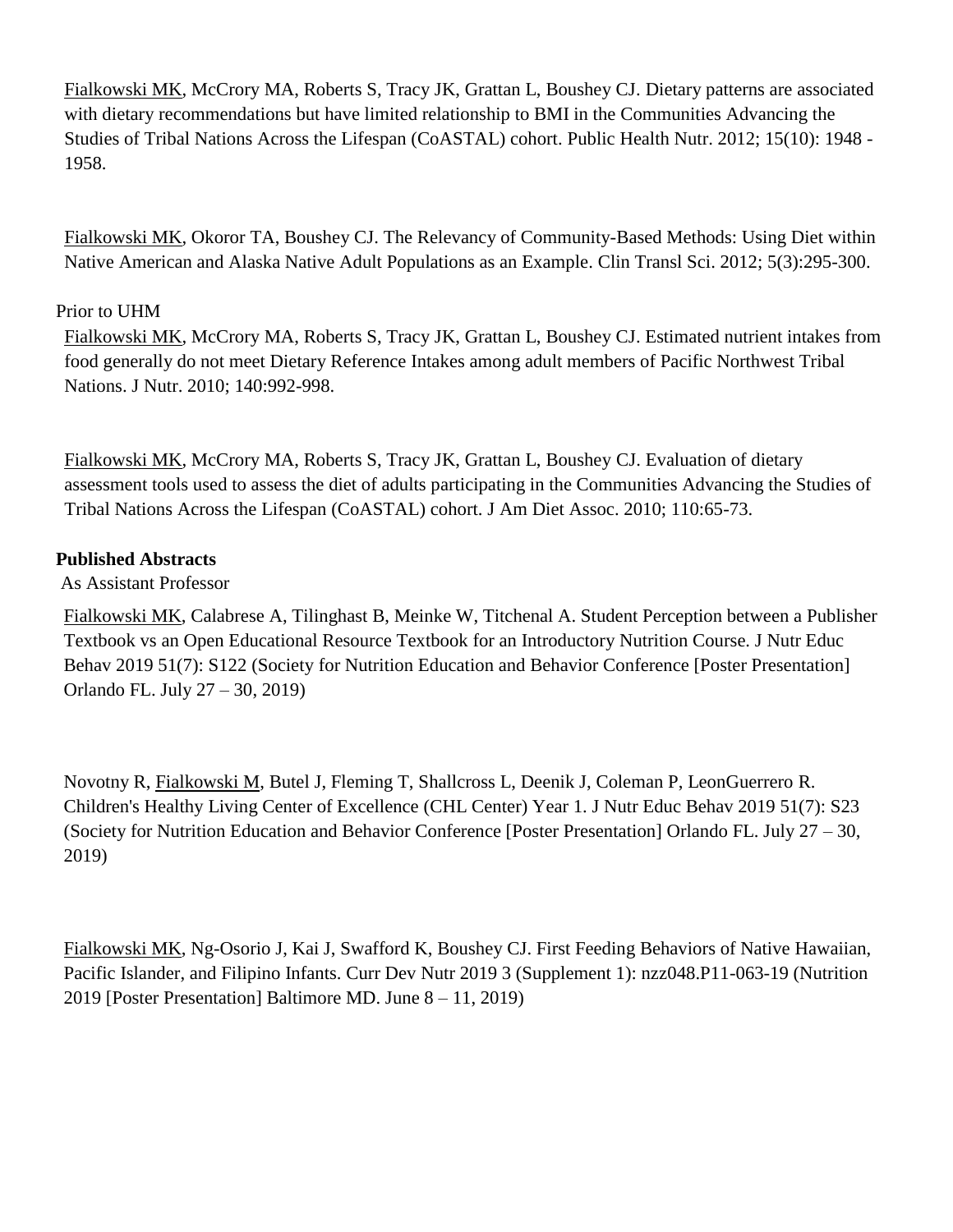Fialkowski MK, Sandlin M, Novotny R, Hattori-Uchima M, Coleman P, Naeole C. Long-Term Impact of the Child Health Assessment in the Pacific (CHAP) Undergraduate Summer Fellowship Program. J Nutr Educ Behav 2018 50(7): S65-S66 (Society for Nutrition Education and Behavior Conference [Poster Presentation] Minnesota MN. July  $21 - 25$ , 2018)

Novotny R, Wilkens LR, Nigg CR, Braun K, Butel J, Areta A, Fleming T, Coleman P, Belyeu-Camacho T, Greenberg J, Bersamin A, LeonGuerrero R, Barber LR, Fialkowski MK, Davis J. Effectiveness of the Children's Healthy Living (CHL) Multilevel Community Randomized Intervention Program on Child Measures in Five US affiliated Pacific Jurisdictions. Current Developments in Nutrition 2018 2(11) (Nutrition 2018 [Oral Presentation] Boston MA. June 9 -12, 2018)

Zhao C, Panizza C, Fox K, Boushey C, Shanks CB, Ahmed A, Chen S, Serrano E, Zee J, Fialkowski M, Banna J. Reduction of School Lunch Plate Waste of Early Adolescents in the US: Identifying Barriers, Motivators, and Perspectives. Current Developments in Nutrition 2018 2(11) (Nutrition 2018 [Oral Presentation] Boston MA. June 9 -12, 2018)

Fialkowski MK, Sandlin M, Novotny R, Hattori-Uchima M, Coleman P, Naeole C. Integration of a Field Experience Component in the Child Health Assessment in the Pacific (CHAP) Undergraduate Summer Fellowship Program. J Nutr Educ Behav 2017 49(7): S63 (Society for Nutrition Education and Behavior Conference [Poster Presentation] Washington DC. July 20 – 24, 2017)

Novotny R, Wilkens LR, Nigg CR, Braun K, Butel J, Areta A, Coleman P, Belyeu-Camacho T, Greenberg J, Bersamin A, Leon Guerrero R, Barber LR, Fialkowski MK, De la Cruz-Talbert E. Effectiveness of the Children's Healthy Living (CHL) Multilevel Multicomponent Community Intervention Program in 5 US affiliated Pacific Jurisdictions FASEB J 2017 31: 640.37 (Experimental Biology Conference [Oral Presentation], Chicago IL. April 22 - 26, 2017)

Panizza C, Fox K, Boushey C, Shanks C, Serrano E, Zee J, Fialkowski M, Banna J. Barriers, Motivators and Perspectives on Minimizing Lunchtime Plate Waste of Early Adolescents in the National School Lunch Program. FASEB J 2017 31: 302.1 (Experimental Biology Conference [Oral Presentation], Chicago IL. April 22 - 26, 2017)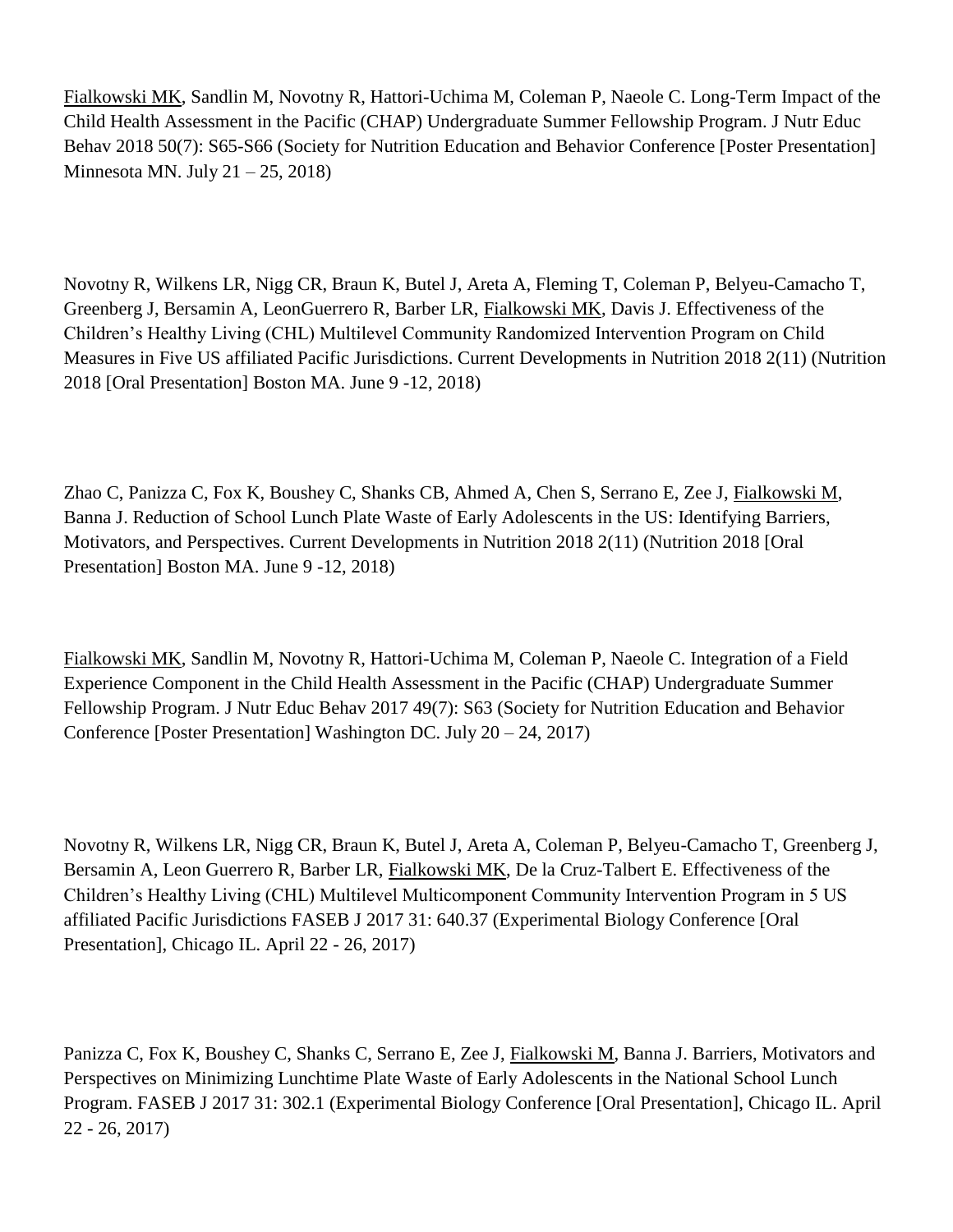Fialkowski MK, Sandlin M, Hattori-Uchima M, Weichhaus M, Coleman P, Novotny R. Child Health Assessment in the Pacific (CHAP) Summer Fellowship Program. *J Nutr Educ Behav* 2016 48(7): S27 (Society for Nutrition Education and Behavior Conference [Poster Presentation] San Diego CA, July 29 – August 2, 2016).

Fialkowski MK, Yamanaka A, Fleming T, Coleman P, Bersamin A, Leon Guerrero R, Novotny R. Changes in Community Readiness in the Children's Healthy Living (CHL) Program in Remote Underserved Minority Populations of the Pacific. *J Nutr Educ Behav* 2016 48(7): S91 – S92 (Society for Nutrition Education and Behavior Conference [Poster Presentation] San Diego CA, July 29 – August 2, 2016).

Novotny R, Fialkowski M, Fleming T, Bersamin A, Deenik J, Coleman P, Leon Guerrero R. Year 5 of the Children's Healthy Living (CHL) Program for Remote Underserved Minority Populations of the Pacific Region. *J Nutr Educ Behav* 2016 48(7): S126 - S127 (Society for Nutrition Education and Behavior Conference [Poster Presentation] San Diego CA, July 29 – August 2, 2016).

Fialkowski MK, Novotny R, Esquivel MK, Eichelberger A, Meinke W, Ngo H, Kahalewale C, Delormier T, Leslie J. The Children's Healthy Living Summer Institute: An Opportunity for Sustained Pacific Workforce Capacity Development. *North American College and Teachers of Agriculture (NACTA) Journal* 2016 60(S1): 130. (NACTA Conference [Poster Presentation] Honolulu HI. June 21 – 24, 2016).

Esquivel MK, Fialkowski MK, Nigg C, Braun K, Li F, Novotny R. Validity of Head Start teacher height and weight measurements, BMI and child growth assessments: training needs for longitudinal tracking. FASEB J 2016 30:897.4 (Experimental Biology [Poster]. San Diego, CA, April 2 – 6, 2016).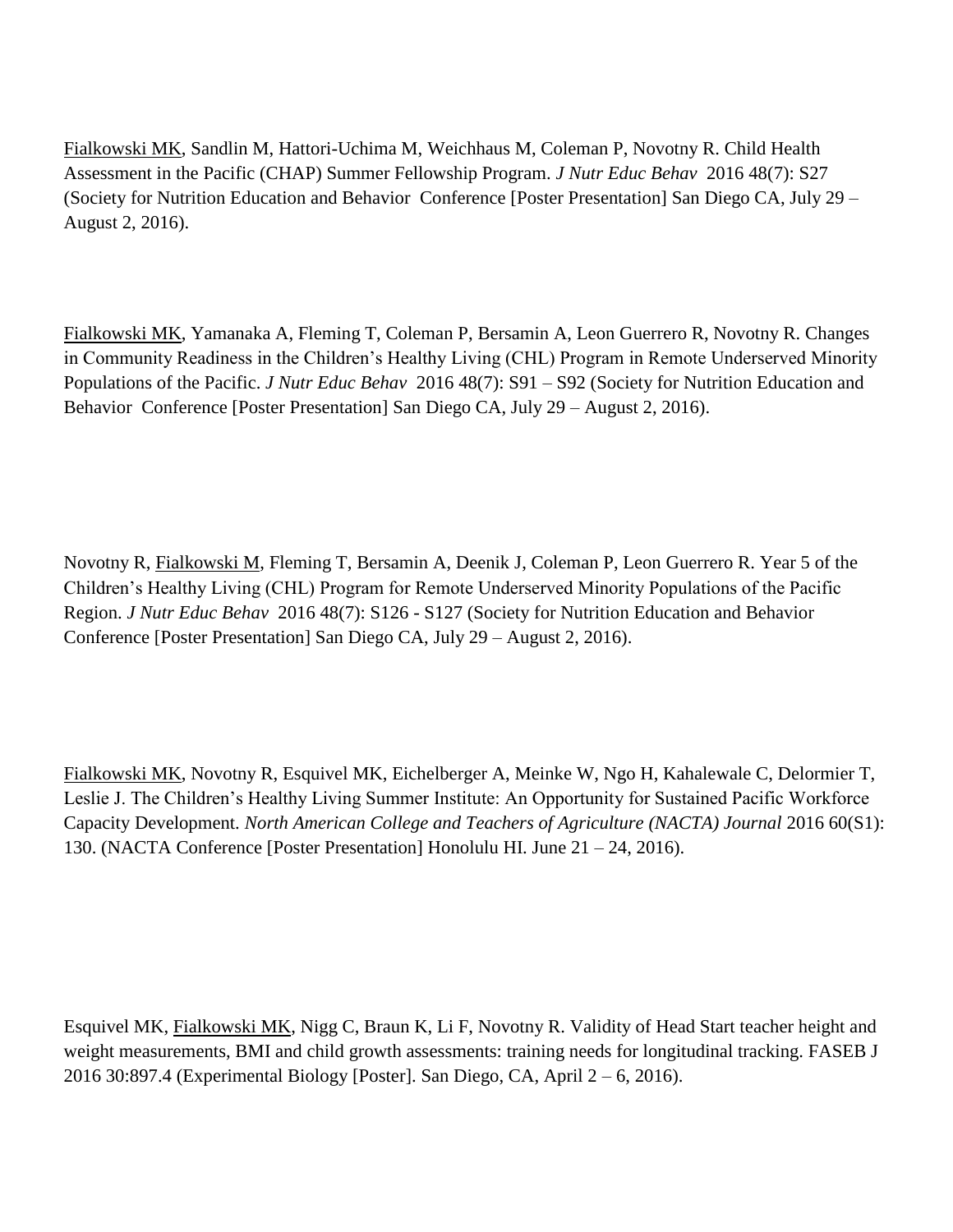Li F, Novotny R, Wilkens LR, Fialkowski MK, Fleming T, Coleman P, Leon Guerrero RT, Bersamin A, Deenik J. Food Insecurity and Young Child BMI Status in the U.S. Affiliated Pacific (USAP) Region: Findings from the Children's Healthy Living Program. FASEB J 2016 30:273.7 (Experimental Biology [Oral Presentation], San Diego, CA, April  $2 - 6$ , 2016).

Fialkowski MK, Gibson WJ, Yiu E, Banna JC, Lin G, Stewart M, Leon Guerrero R, Novotny R. An Online Introductory Nutrition Course Adapted for Hawai'i and the Pacific. *J Nutr Educ Behav* [2015](http://www.jneb.org/issue/S1499-4046%2815%29X0002-9) 47(4): S15 (Society for Nutrition Education & Behavior Conference (SNEB) [Poster Presentation], Pittsburgh, PA. July  $25 - 28$ , 2015).

Fialkowski MK, Gibson WJ, Banna JC, Stewart M, Lin G, Leon Guerrero R, Novotny R, Using YouTube to Foster Asynchronous Interaction in an Online Introductory Nutrition Course. *North American College and Teachers of Agriculture (NACTA) Journal* 2015 59(S1): 002. (NACTA Conference [Oral Presentation] Athens GA. June 16 – 20, 2015).

Fialkowski MK, Li F, Bersamin A, Leon Guerrero R, Kim J and Novotny R. The Pacific Retail Food Store Environment: Findings from the Children's Healthy Living Program. *FASEB J* 2015 29: 382.7 (Experimental Biology Conference [Oral Presentation], Boston MA. March 28 – April 1, 2015).

Boushey CJ, Yonemori K, Novotny R, Fialkowski M, Wilkens L, Nigg C, Leon Guerrero RT, Bersamin A, Kim JH, Johnson K. Intakes of key dietary indicators among children 2-8 years participating in the Children's Healthy Living (CHL) Program for remote underserved minority populations in the Pacific region. *FASEB J* 2015 29: 381.1 (Experimental Biology Conference [Oral Presentation], Boston MA. March 28 – April 1, 2015).

Ettienne R, Boushey CJ, Yonemori K, Fialkowski MK, Leon Guerrero R, Bersamin A, Coleman P, Fleming T, Novotny R. "Your Child Ate What?" Frequently Consumed Foods of Young Children in the U.S. Affiliated Pacific (USAPI): The Children's Healthy Living (CHL) Program. *FASEB J* 2015 29: 404.7 (Experimental Biology Conference [Oral Presentation], Boston MA. March 28 – April 1, 2015).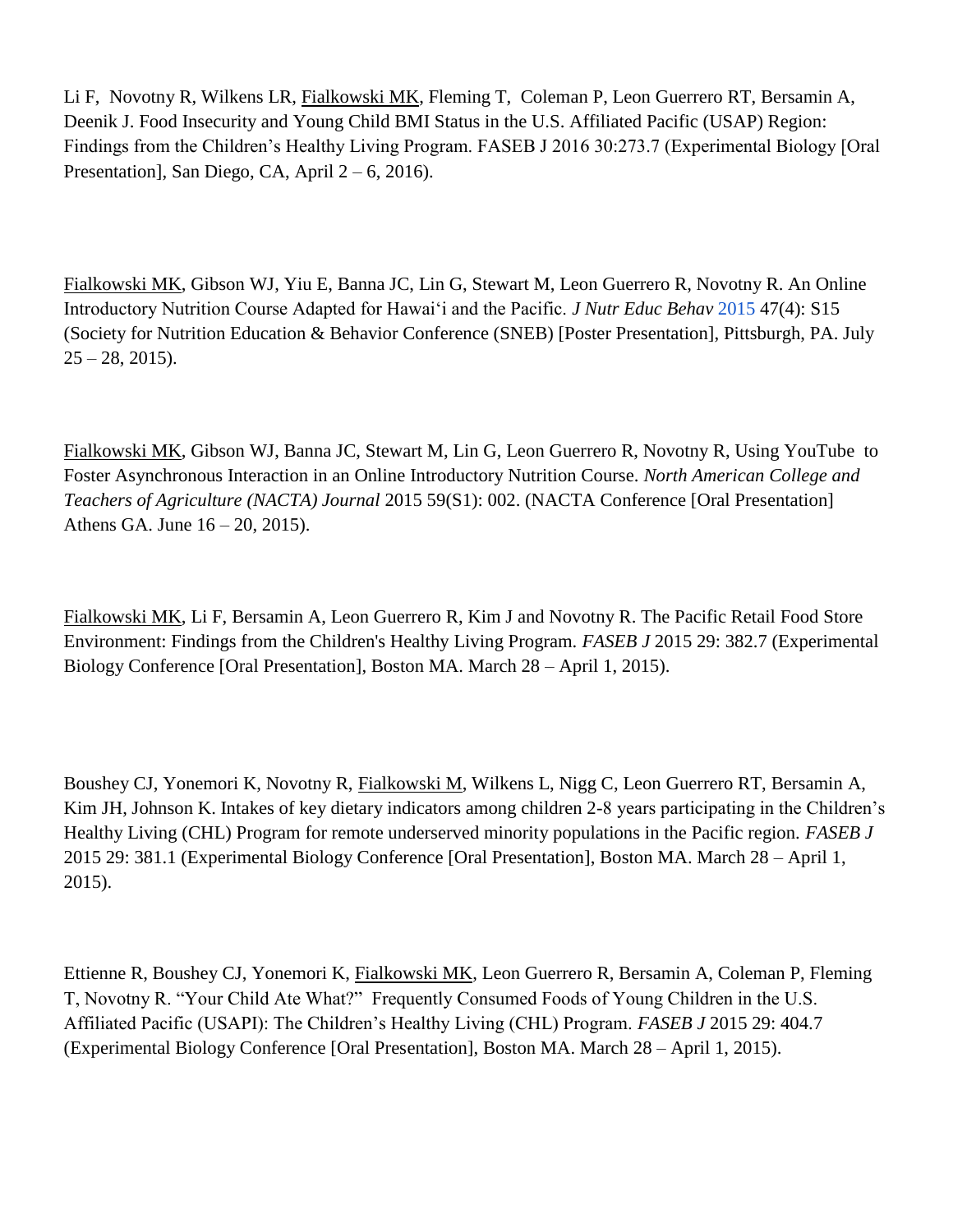Novotny R, Li F, Fialkowski MK, Vargo D, Areta AR, Deenik D, Leon Guerrero RT and Kim J. Child obesity and acanthosis nigricans in the Children's Healthy Living Program (CHL). *FASEB J* 2015 29: 902.9 (Experimental Biology Conference [Poster], Boston MA. March 28 – April 1, 2015).

Li F, Nigg C, Mcglone K, Fialkowski M, Wilkens L, Paulino Y, Belyeu-Camacho T, Bersamin A, Areta A, Novotny R. Young children's screen time and obesity in the U.S. Affiliated Pacific: The Children's Healthy Living Program. *FASEB J* 2015 29: 902.21 (Experimental Biology Conference [Poster], Boston MA. March 28 – April 1, 2015).

Li F, Novotny R, Fialkowski M, Wilkens L, McGlone K, Uchima M , Nelson R, Bersamin A, Vargo A. Determinants of young children's sleep duration in the U.S. Affiliated Pacific: The Children's Healthy Living Program**.** *FASEB J* 2015 29: 902.22 (Experimental Biology Conference [Poster], Boston MA. March 28 – April 1, 2015).

Dela Cruz-Talbert E, Li F, Fialkowski M, Wilkens L, Leon Guerrero R, Kim J, Bersamin A, Novotny R. Fast food environment among low income communities in the Pacific Region: Findings from the Children's Healthy Living Program. *FASEB J* 2015 29: 903.15 (Experimental Biology Conference [Poster], Boston MA. March 28 – April 1, 2015).

#### *As Junior Researcher*

Fialkowski MK, Dunn MA, Delormier T, Hattori-Uchima M, Leslie JH, Deenik JL, Greenberg J, Kim J, Leon-Guerrero R, Bersamin B, Areta A, Novotny R. Indigenous Workforce Training by the Children's Healthy Living Program (CHL) to Prevent Childhood Obesity in the Pacific. *J Nutr Educ Behav* 2014 46(4):S122-S123 (Society for Nutrition Education and Behavior (SNEB) Conference. [Poster] Milwaukee, WI, June 28 – July 1, 2014).

Esquivel M, Novotny R, Fialkowski MK, Aflague T. Head Start Teachers & Wellness Policy: Children's Healthy Living in Remote Underserved Minority Populations of the Pacific. *J Nutr Educ Behav* 2014 46(4):S151 (Society for Nutrition Education and Behavior (SNEB) Conference. [Poster] Milwaukee, WI, June 28 – July 1, 2014).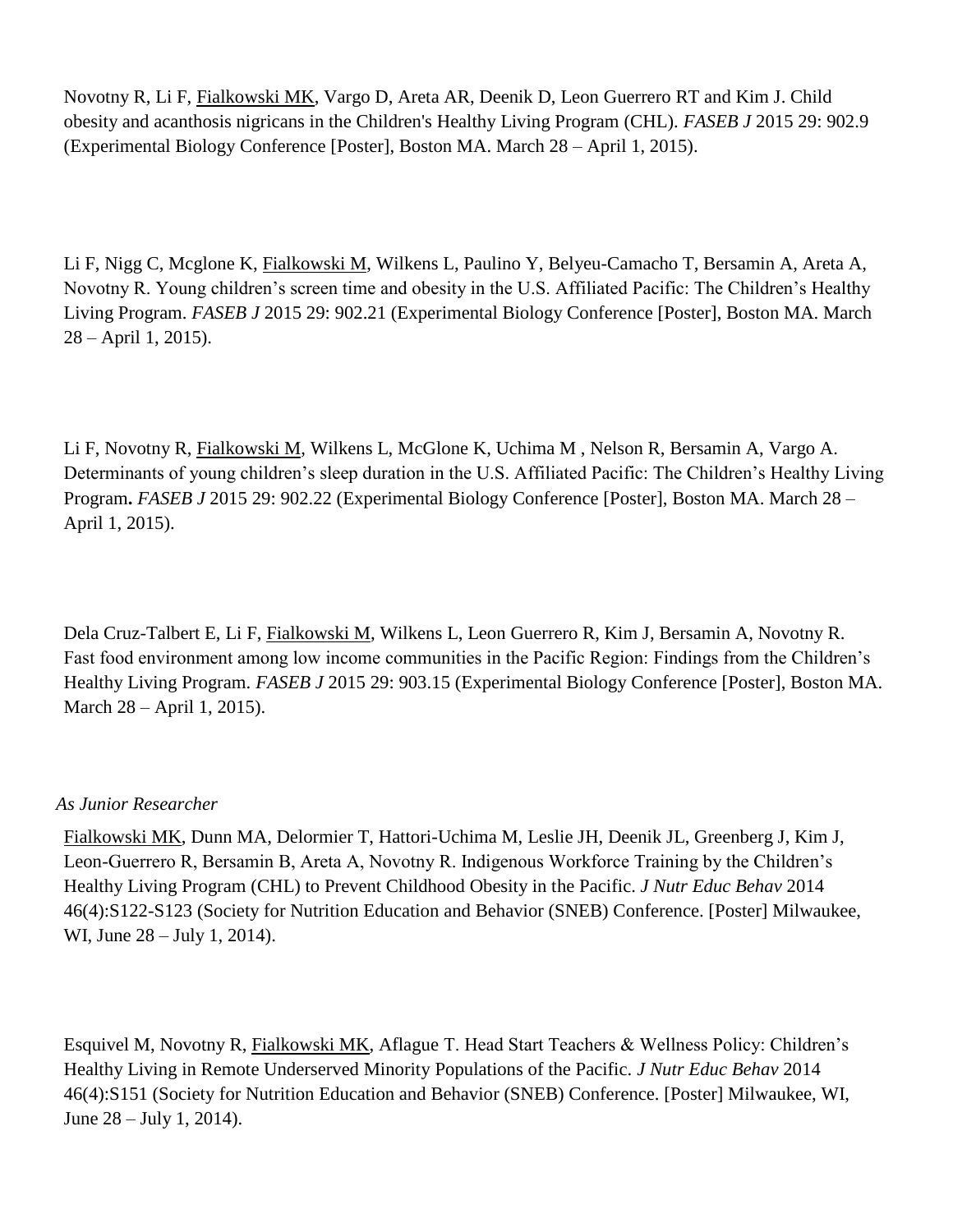Fialkowski MK, Li F, Butel J, Nigg C, Braun K, Johnson K, Tachibana A, Wilkens L, Novotny R. Community food environment and early childhood BMI: Baseline findings from the Hawaiʻi Children's Healthy Living Program. *FASEB J* 2014 28:390.5 (Experimental Biology. [Oral Presentation] San Diego, CA, April 26-30, 2014).

Novotny R, Fialkowski MK, Li F, Vargo D, Paulino Y, Jim R, Coleman P, Bersamin A, Nigg C, Leslie J, Leon Guerrero R, Deenik J, Kim J, Wilkens L. Prevalence of young child overweight and obesity in the US Affiliated Pacific Region: A meta-analysis from the Children's Healthy Living Program (CHL). *FASEB J*  2014 28:621.6 (Experimental Biology. [Poster] San Diego, CA, April 26-30, 2014).

Matanane L, Li F, Leon Guerrero R, Barber B, Acosta M, Fialkowski MK. The influence of community food environment on weight status of young children participating in the Children's Healthy Living (CHL) Program in Guam. *FASEB J* 2014 28:1019.1 (Experimental Biology. [Poster] San Diego, CA, April 26-30, 2014).

Li F, Wilkens L, Novotny R, Fialkowski MK, Paulino Y, Nelson R, Bersamin A, Martin U, Jim R, Deenik J, Boushey C. Anthropometric standardization in the US Affiliated Pacific: The Children's Healthy Living Program. *FASEB J* 2014 28:1024.6 (Experimental Biology. [Poster] San Diego, CA, April 26-30, 2014).

Fialkowski MK, Matanane L, Wong S, Leslie J, Dunn M, Novotny R. Integrating Pacific Cultural Concepts into the Introductory Nutrition Curriculum: The Children's Healthy Living Program for Remote Underserved Populations in the Pacific. *J Nutr Educ Behav* 2013 45(4):S17 (Society for Nutrition Education and Behavior Annual Conference. [Poster] Portland, OR, August 9 -12, 2013).

Fialkowski MK, Areta AR, Belyeu-Camacho T, Bersamin A, Rojas G, Castro R, DeBaryshe B, Leon-Guerrero R, Luick B, Vargo A, Nigg C, Novotny R. Using Community Readiness Assessment to Inform Environmental Intervention Development in the Children's Healthy Living (CHL) Program in Remote Underserved Minority Populations of the Pacific. *FASEB J* 2013 27:232.8 (Experimental Biology [Oral Presentation] Boston, MA, April 20 – 24, 2013).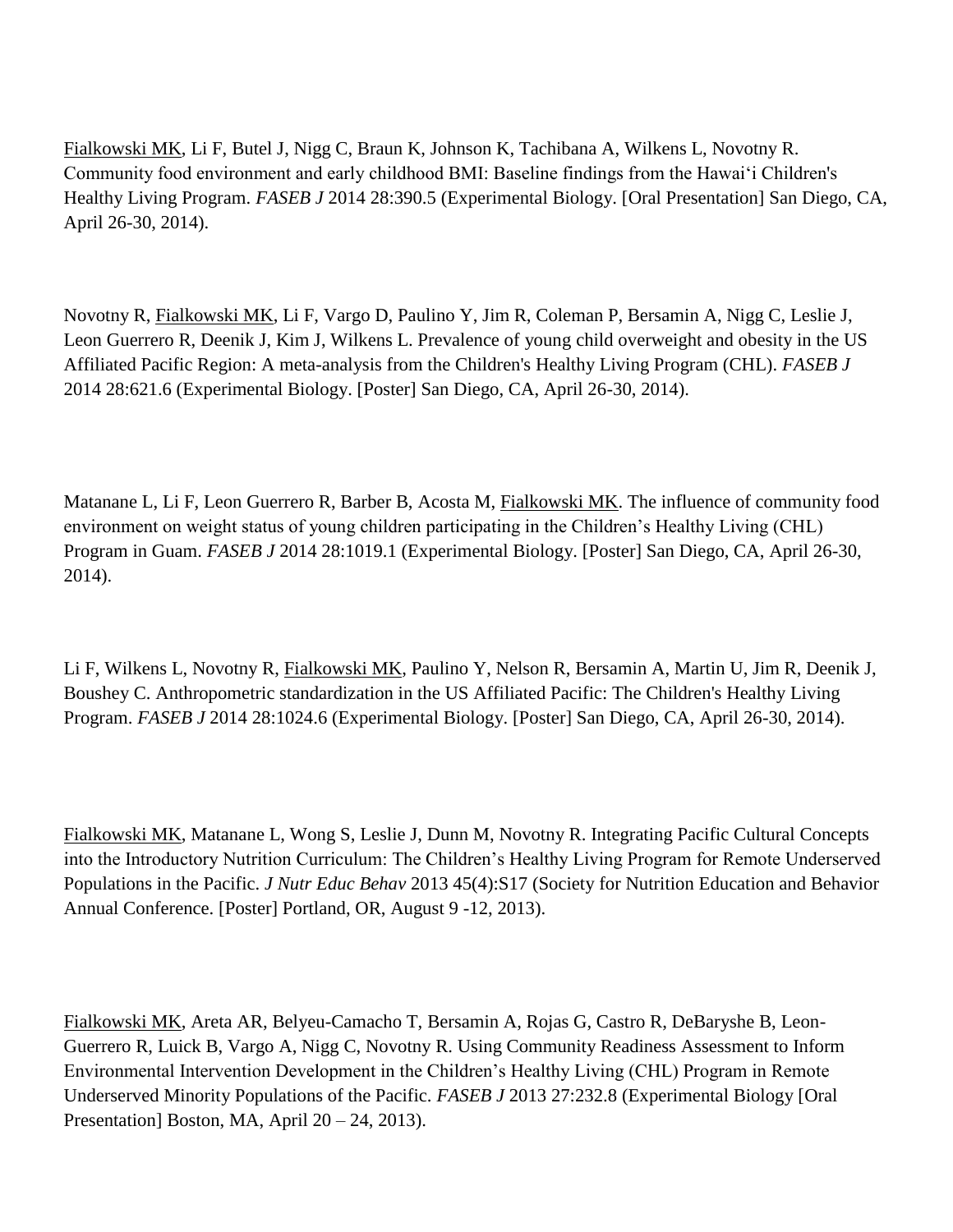#### *Prior to UHM*

Grattan L, Roberts D, Fialkowski MK, Tracy K, Boushey C. Importance of applying community-based principles in Pacific Northwest Tribal Nations: Successes of the Communities Advancing the Studies of Tribal Nations Across the Lifespan (CoASTAL) cohort. Clin Transl Sci 2010; 3:S25. (Clinical and Translational Research and Education Meeting. [Poster] Washington, DC, April  $5 - 7$ , 2010)

Fialkowski MK, Boushey CJ, Roberts S, Grattan L. Dietary Intakes of Pacific Northwest Tribal Nations. FASEB J 2009 23: 551.29. (Experimental Biology. [Poster] New Orleans, LA, April 18 – 22, 2009)

Fialkowski MK, Boushey CJ. Onset to overweight among Asian, Hispanic, and non-Hispanic white early adolescent girls in relation to acculturation. *FASEB J* 2008 22:299.8 (Experimental Biology. [Oral Presentation] San Diego, CA, April 5 – 9, 2008)

#### **Leadership Roles (Committees, Boards, Advisory, etc.)**

| International    |                                                                                                                                               |
|------------------|-----------------------------------------------------------------------------------------------------------------------------------------------|
| Present - 2017   | Oceanic Nutrition Leadership Platform Course Work Group Member                                                                                |
| 2016             | 23 <sup>rd</sup> International Union of Nutritional Sciences (IUNS) International Congress of Nutrition<br><b>Organizing Committee Member</b> |
| National         |                                                                                                                                               |
| $2021$ - Present | Society for Nutrition Education and Behavior Higher Education Diversity, Equity and<br><b>Inclusion Subcommittee Member</b>                   |
| 2020             | Academy for Nutrition and Dietetics Diversity and Inclusion Committee Advisory Group<br>Member                                                |
| Present - $2016$ | Society for Nutrition Education and Behavior State Ambassador                                                                                 |
| $2015 - 2013$    | At-Large Delegate, Young Professional Interest Group (YPIG) Executive Board, American<br>Society for Nutrition (ASN)                          |
| University       |                                                                                                                                               |
| 2020             | Hawaiian, Asian, and Pacific Faculty Learning Community, University of Hawai'i System                                                         |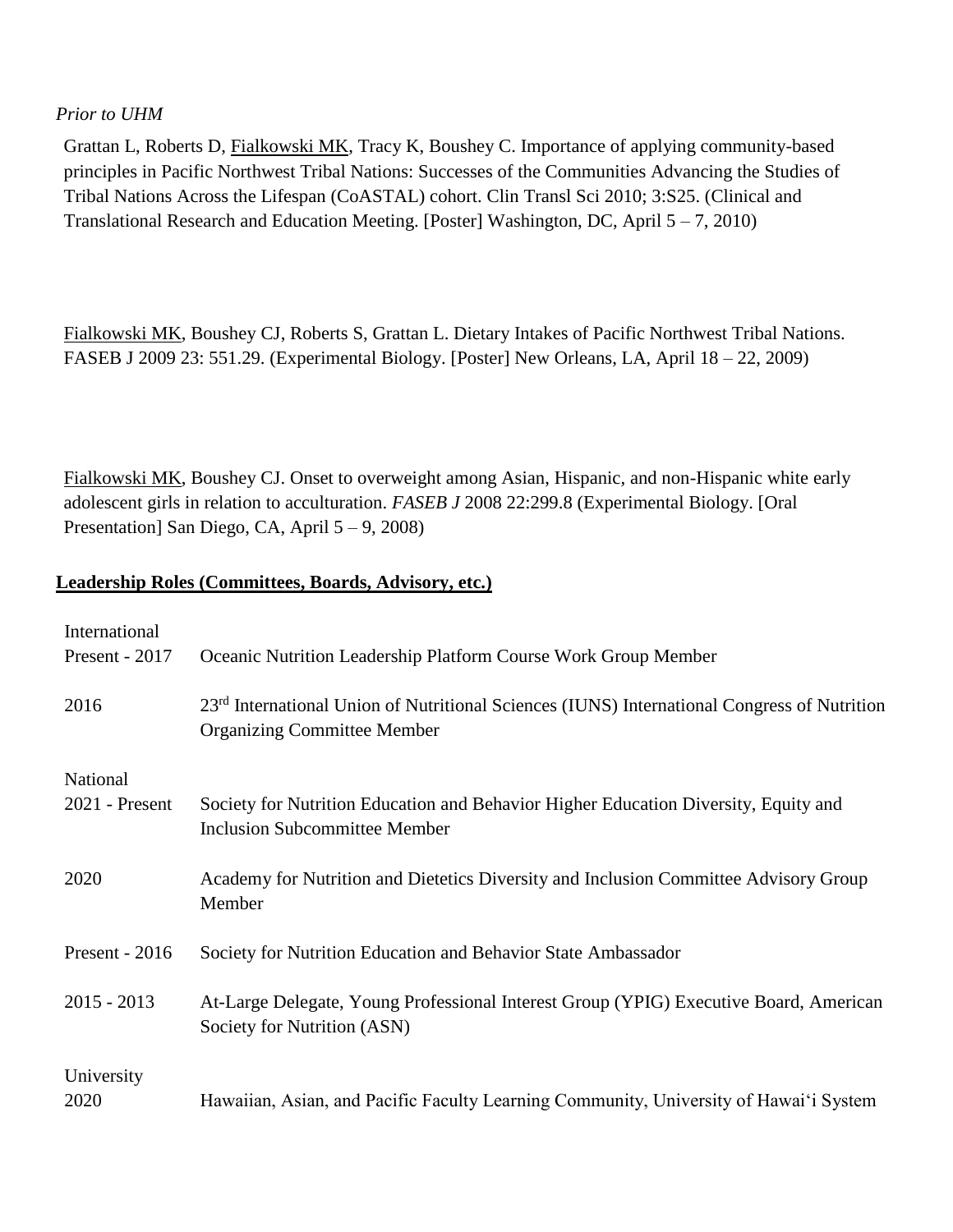| $2018 - 2015$                 | General Education Committee Hawaiian, Asian, and Pacific Issues Focus Board (Chair<br>$2017 - 2018$ , Co-Chair 2016 – 2017), University of Hawai'i at Mānoa |
|-------------------------------|-------------------------------------------------------------------------------------------------------------------------------------------------------------|
| 2015                          | Nā Pua No'eau Ke Ola Mau Advisory Committee, University of Hawai'i at Mānoa                                                                                 |
| College<br>$2018 - 2016$      | College of Tropical Agriculture and Human Resources Faculty Senate Member, University<br>of Hawai'i at Mānoa                                                |
| $2018 - 2016$                 | College of Tropical Agriculture and Human Resources Faculty Senate Instructional<br>Committee Member, University of Hawai'i at Mānoa                        |
| Spring 2018                   | College of Tropical Agriculture and Human Resources Ad Hoc Instructional Policy<br>Committee Member, University of Hawai'i at Mānoa                         |
| $2015 - 2014$                 | College of Tropical Agriculture and Human Resources Revenue Generation Sub-<br>Committee, University of Hawai'i at Mānoa                                    |
| Departmental<br>$2020 - 2022$ | Department of Human Nutrition, Food, and Animal Sciences Department Personnel<br>Committee, 2 <sup>nd</sup> Alternate                                       |
| $Present - 2014$              | Department of Human Nutrition, Food, and Animal Sciences Instructional Committee                                                                            |
| Present - 2017                | <b>Nutritional Sciences MS Admission Committee</b>                                                                                                          |
| 2016                          | Building a Food Environment Community of Practice Workshop Organizing Committee                                                                             |
| 2016                          | Department of Human Nutrition, Food, and Animal Sciences Scholarship Committee                                                                              |
| $2017 - 2015$                 | Hawai'i Foods Advisory Committee                                                                                                                            |
| $2016 - 2015$                 | Food Science and Human Nutrition Council Mentoring Hui External Advisor                                                                                     |
| Local<br>$Present - 2020$     | Hawai'i Academy for Nutrition and Dietetics Diversity Liaison                                                                                               |
| Present - 2019                | Queen Julia Kapi'olani Hawaiian Civic Club Member                                                                                                           |
| $2019 - 2017$                 | Hawai'i Academy for Nutrition and Dietetics, Past-President (2019 – 2020), President<br>(2018-2019), President-Elect (2017-2018)                            |
| $2017 - 2016$                 | Papa Ola Lokahi E Ola Mau Nutrition and Dental Health Committee Member                                                                                      |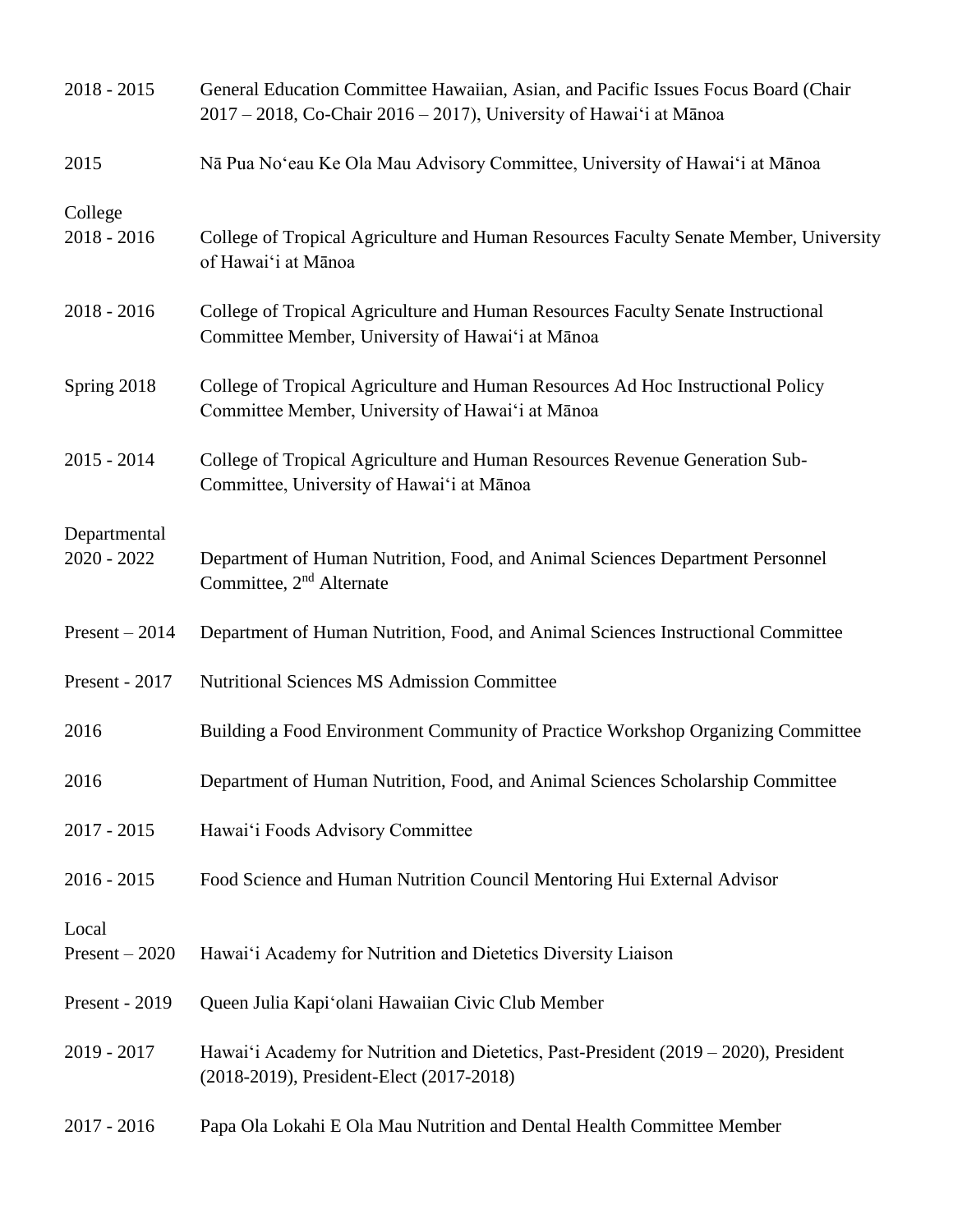| <b>Graduate Students</b>            |                                   |                           |
|-------------------------------------|-----------------------------------|---------------------------|
| Category                            | <b>Current Number of Students</b> | Number Graduated (Career) |
| <i>Chair</i> of Master's Committees |                                   |                           |
| <i>Chair</i> of PhD Committees      |                                   |                           |
| Member of Master's Committees       |                                   |                           |
| Member of PhD Committees            |                                   | n                         |

## **Grant Support**

2021 - 2022 Partners in Excellence for Leadership in MCH Nutrition (\$37,134)(7/1/2020-6/30/2022) Department of Health and Human Services, Health Resources and Services Administration Role: Co-Investigator for University of Hawai'i at Mānoa

2021 - 2026 Food System Resiliency for Children's Healthy Living (CHL Food System) (\$10,000,000)(9/01/2021 - 8/31/2026) National Institute of Food and Agriculture, Agriculture and Food Research Institute Role: Co-Project Director

2021 - 2026 Quantifying Pediatric Body Shape in Clinical Research (\$3,705,156)(7/1/2021-6/30/2026) National Institutes of Health Role: Co-Investigator

2018 - 2022 Western Regional Public Health Training Center (\$79,996 for University of Hawai'i at Mānoa subcontract) (7/1/2018 – 6/30/2022) Department of Health and Human Services, Health Resources and Services Administration Role: Co-Investigator for University of Hawai'i at Mānoa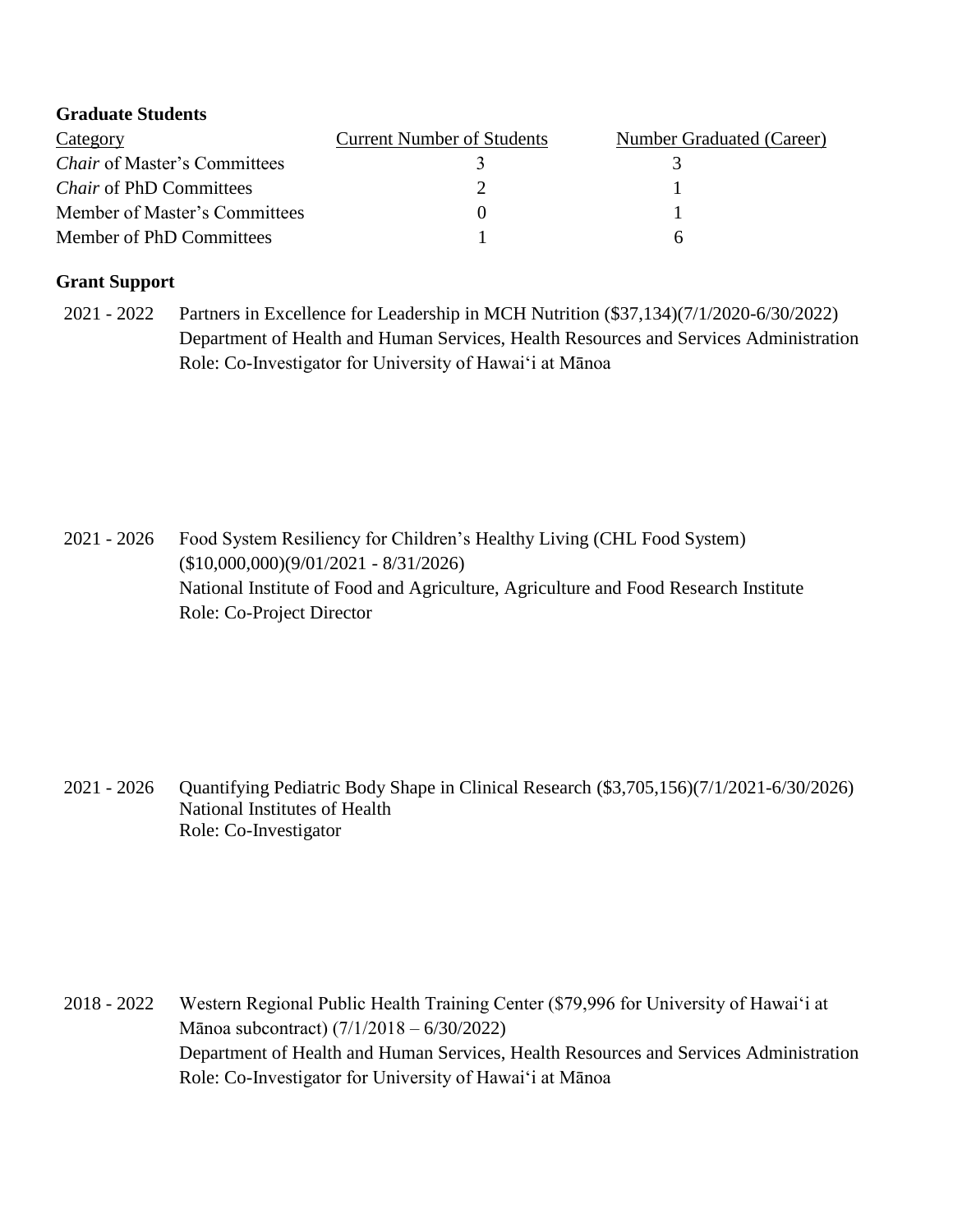- 2018 2023 Children's Healthy Living Dietetics Scholars Program (CHLD) (\$200,000)(5/15/2018- 5/14/2023) USDA Multicultural Scholars Program Role: Project Director
- 2018 2023 Children's Healthy Living Center of Excellence (CHL Center) (\$2,496,293) (3/1/2018 2/28/2023) USDA Agriculture and Food Research Initiative Childhood Obesity Prevention Challenge Area Role: Co-Investigator

2021 Lifespan Nutrition OER Textbook  $($5,000)(7/2021 - 6/2022)$ University of Hawai'i at Mānoa Outreach College OER Grant Project Role: Project Director

2019 - 2022 Innovating the Introductory Nutrition Course (\$81,669)(1/2020 – 7/2022) 2019 – 2020 UHM Strategic Investment Competition Role: Project Director

## **Grant Support Completed**

2020 - 2021 Lifespan Nutrition OER Textbook  $($5,000)(7/2020 - 6/2021)$ University of Hawai'i at Mānoa Outreach College OER Grant Project Role: Project Director

 $2018 - 2020$ Building a Native Hawaiian Dietetic Workforce for the Health and Well-being of the Lāhui (\$49,997)(7/1/2018-6/30/2020) Kamehameha Schools Role: Principal Investigator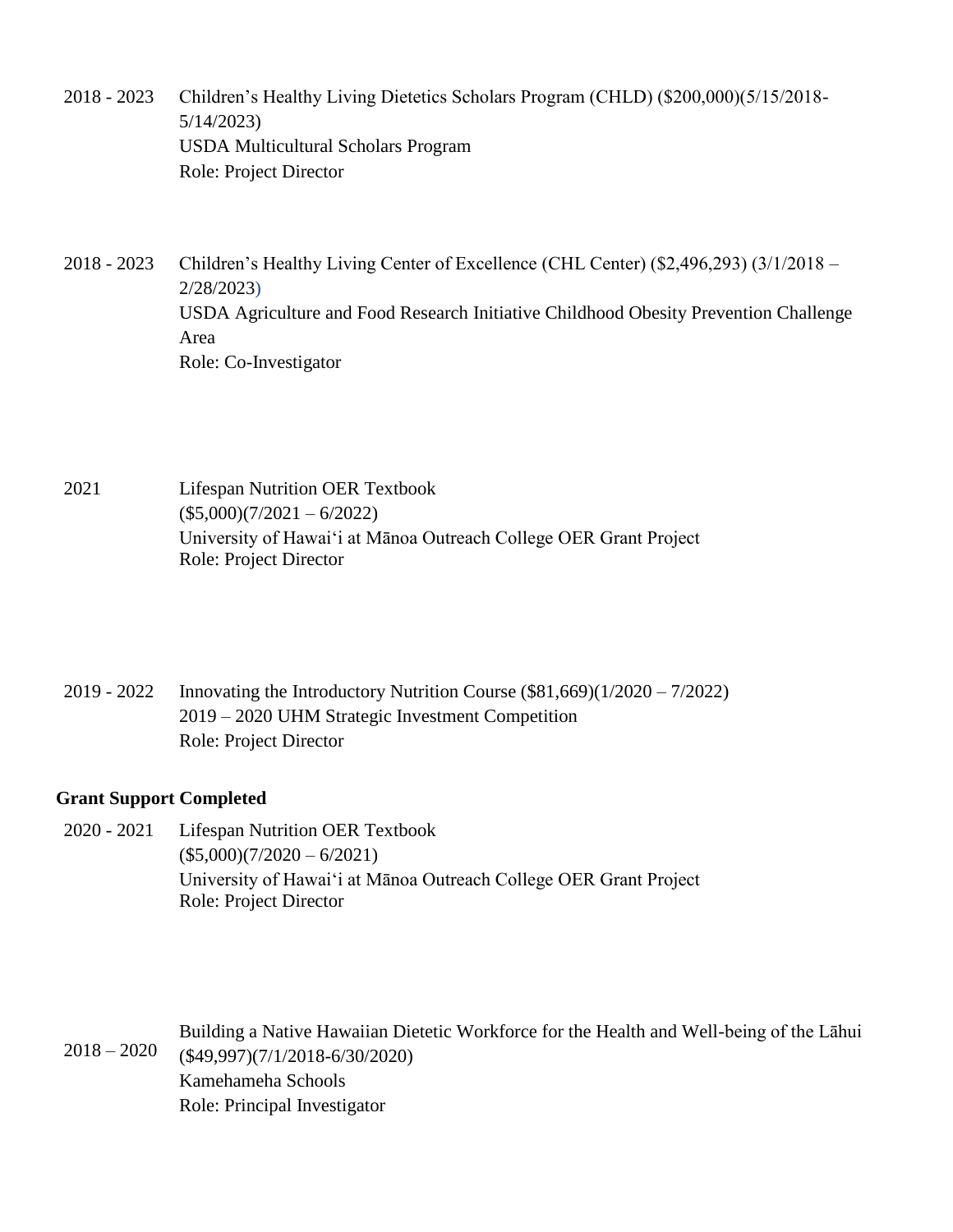| 2019 | Ancillary Material Development for the Human Nutrition OER Textbook |
|------|---------------------------------------------------------------------|
|      | $(\$5,000)(5/2019 - 12/2019)$                                       |
|      | University of Hawai'i at Mānoa Outreach College OER Grant Project   |
|      | Role: Project Director                                              |

|  | Healthy Living through Ai Pono in Hawaiian Communities (\$15,000) (6/1/2018 – |
|--|-------------------------------------------------------------------------------|
|  | 2018 - 2019 7/31/2019), 4-H National Council Healthy Living Mini Grant        |
|  | Role: Principal Investigator                                                  |

2016 - 2019 Child Health Assessment in the Pacific (CHAP) Summer Fellowship (\$274,780) (2/1/2016 – 1/31/2019) USDA Agriculture and Food Research Initiative Food, Agriculture, Natural Resources and Human Sciences Education and Literacy Initiative Role: Co-Project Director

2018 Exploring First Foods of Keiki on Oahu, Hawaii (\$5,000)(7/1/2018 – 10/31/2018) HMSA Foundation (CF 21803) Role: Principal Investigator

2018 - 2019 Gut Microbiome Changes During Introduction of Poi as the First Solid Food in Breastfed Infants (\$12,000) (1/2018 – 7/2019) C-MAIKI Seed Money for Collaborative Projects Role: Multi-Principal Investigator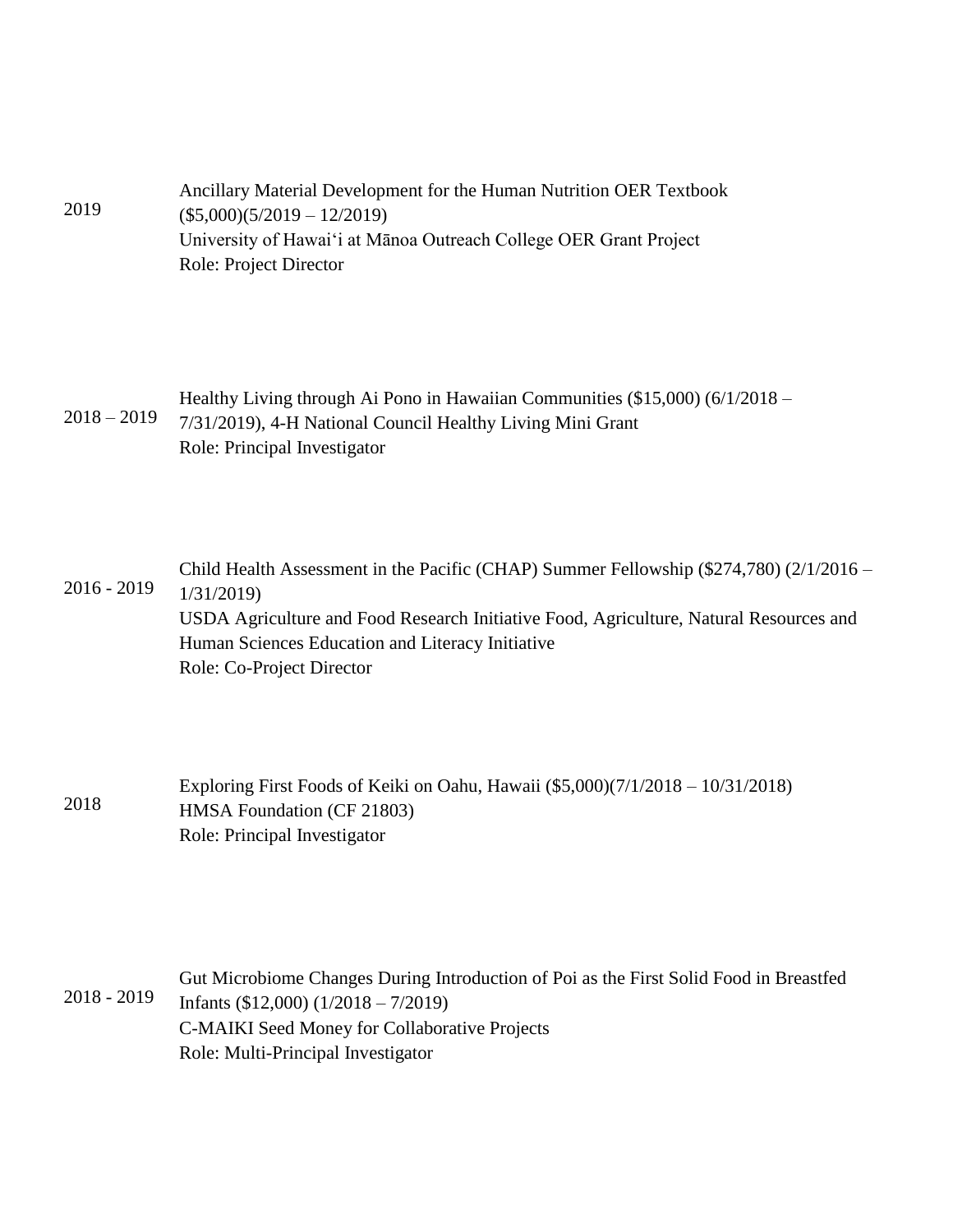| 2018 | Exploring First Foods of Keiki on O'ahu, Hawai'i (\$35,000) (1/1/2018-6/30/2018) |
|------|----------------------------------------------------------------------------------|
|      | Ola HAWAII Team-Science Pilot Projects Program (NIH/NIMHD 2U54MD007601-31)       |
|      | Role: Principal Investigator                                                     |

2018 Diversity in Dietetics and Nutrition: Student Recruitment Efforts to Promote a Diverse Workforce (\$500)(1/1/2018-6/30/2018) Student Equity, Excellence & Diversity Program: Inclusion, Diversity, Equity, Access and Success (SEED IDEAS) Role: Co-Principal Investigator

2017 Na Mo'olelo o Ko Kakou Kupuna  $($80,000)(10/1/2017 - 9/30/2019)$ USDA Research (Hatch 2047R)/Extension (Smith Lever 14-230) Supplemental Funding Role: Project Director

2017 Human Nutrition OER Textbook (\$9,000)(1/1/2017 – 5/15/2017) University of Hawai'i at Mānoa Outreach College OER Grant Project Role: Project Director

2015 - 2017 Hatch Supplemental Funding 2038R. Minimizing Food Waste in Adolescents: Understanding Perspectives to Inform Message Design Role: Co-Investigator

2014 - 2015 Translating Cultural Concepts of Food in the Pacific through an Introductory Nutrition Course (\$4000) (9/1/2014 – 8/31/2015) Association of Public and Land-Grant Universities Academic Programs Section Innovative Teaching Award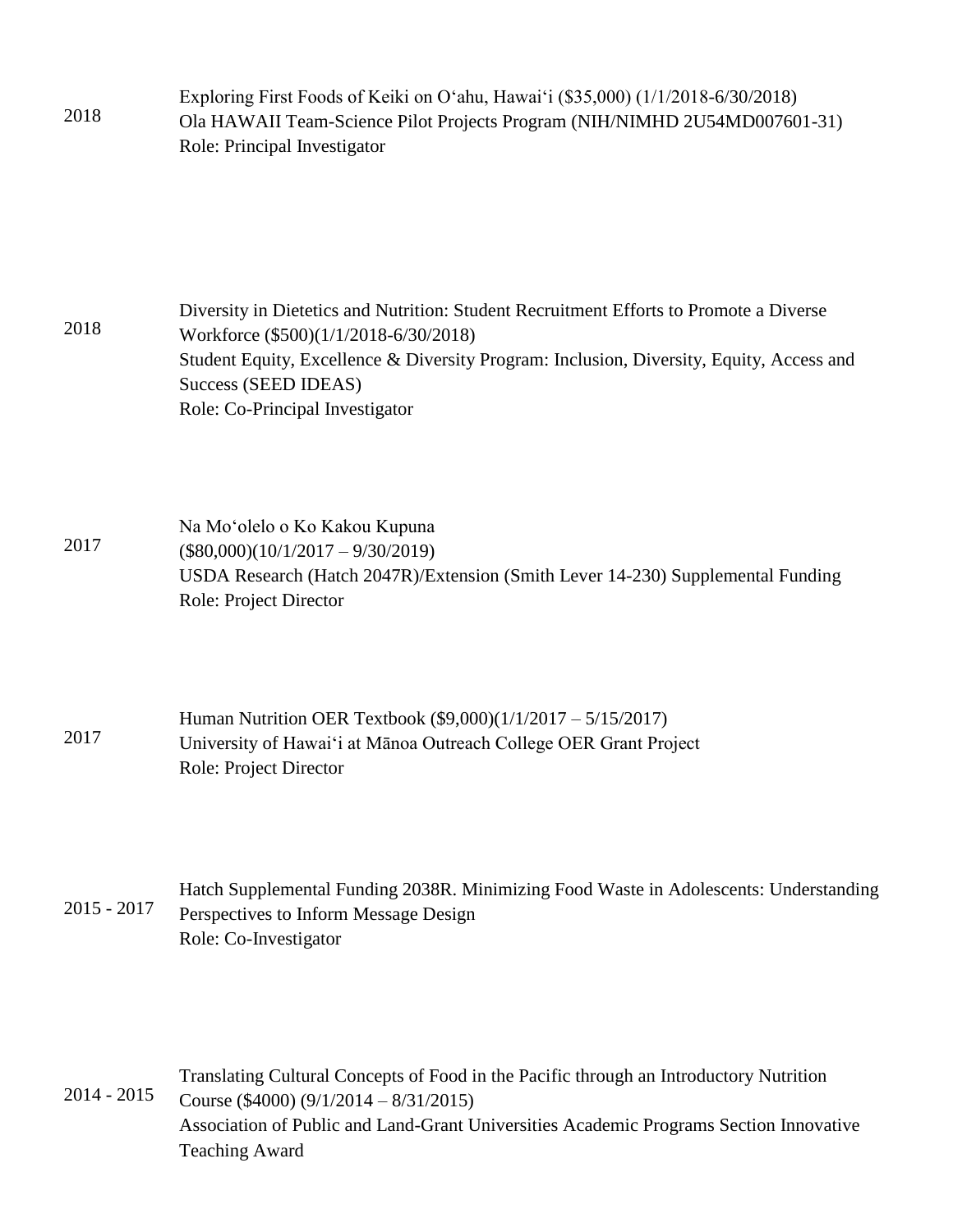Role: Principal Investigator

## **Presentations at Conferences Conference Abstracts: Oral Presentations** As Associate Professor

Boushey CJ, Zhu F, Revilla MK, Aflague T. Using mobile phones in pediatric dietary assessment research. Food and Nutrition Conference and Expo 2021, Virtual, October 18, 2021.

Esquivel MK, Kai J, Sandlin MR, Fialkowski MK. Approaches to Enhance Diversity in Health Profession Education Programs: A Case Study on Opportunities to Increase Native Hawaiian Student Success in Dietetics. Health Professions Education Conference 2021, Honolulu, HI, February 13, 2021.

Fialkowski Revilla MK, Eichelberger A, Ngo H, Esquivel M, Meinke W, Novotny R. Increasing Accessibility While Minimizing Costs in an Online Program Focused on Child Health. Health Professions Education Conference 2020, Honolulu, HI, February 15, 2020.

Fialkowski MK, Fonseca T, Ng-Osorio J, Pinto P. Stories of Native Hawaiian Infant Feeding Practices as Told by Kūpuna. Fourth Annual Conference on Native American Nutrition, Prior Lake, MN, September 15 – 18, 2019.

Esquivel M, Fialkowski MK, Wilkens L, Boushey C, LeonGuerrero R, Coleman P, Shallcross L, Fleming T, Novotny R. Children's Healthy Living Program efforts in the North Pacific to enhance Food Composition and Dietary Data.OCEANIAFOODS Conference, Auckland, NZ, September 3 – 4, 2019.

As Assistant Professor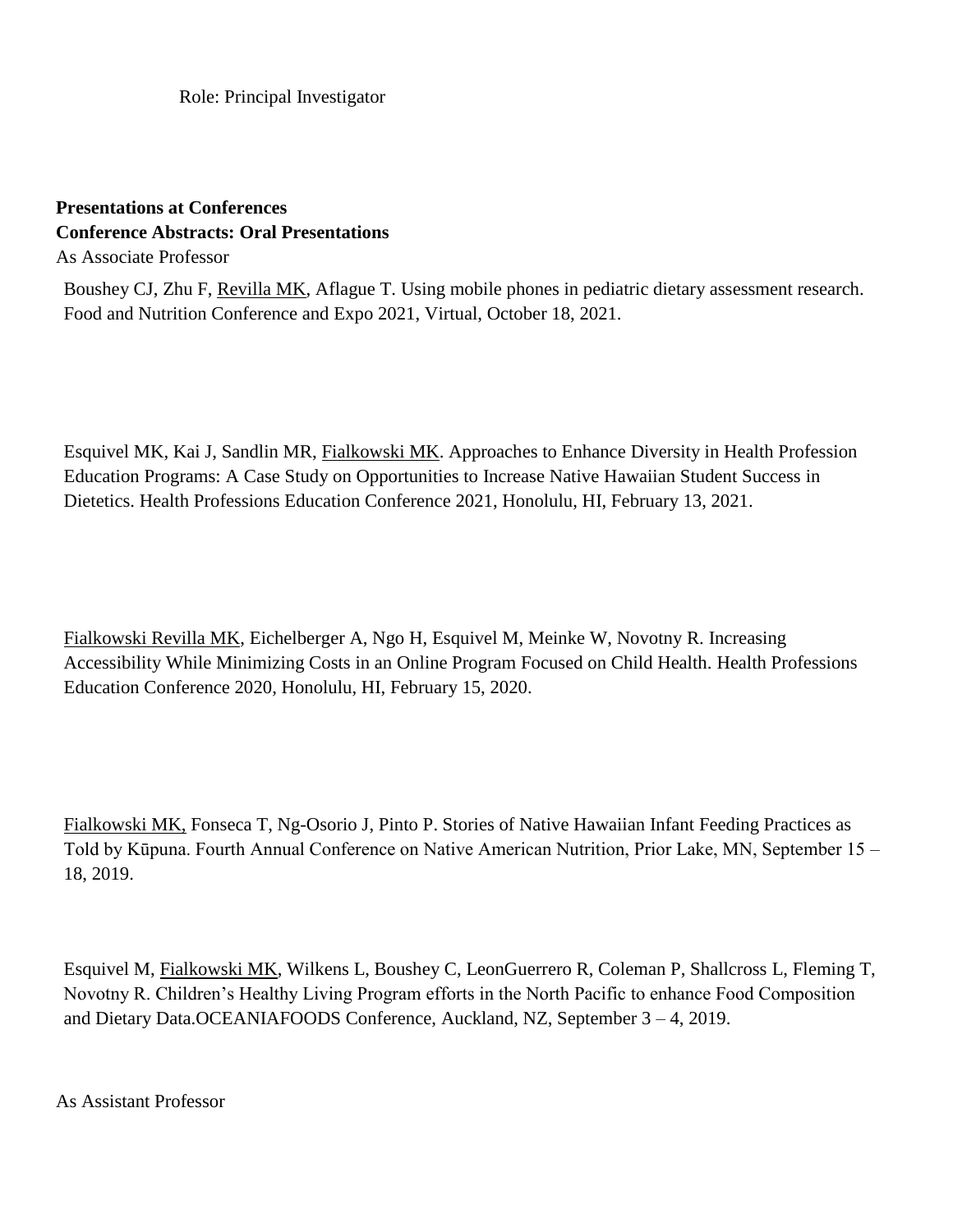Endrizal C, Revilla MKF. An Examination of Culturally Safe Dietetics Practice in the Pacific Island and Hawai'i Region. Hawai'i Academy of Nutrition and Dietetics Spring Conference 2019, Honolulu, HI, May 3, 2019.

Ng-Osorio J, Pinto P, Fonseca T, Fialkowski MK. Na Mo'olelo o Ko Kakou Kupuna: Native Hawaiian Oral Histories on Infants' First Foods. Piko'oko'o Conference, Honolulu, HI, October 5 – 6, 2018.

Sandlin MR, Fialkowski MK, Novotny R, Hattori-Uchima M, Coleman P, & Naeole C. Determining the Longitudinal Impacts of a Short-Term, Research-Based Field Experience on Participant Self-Efficacy. Hawai'i Pacific Evaluation Conference, Honolulu, HI, October 4 – 5, 2018.

Eichelberger A, Fialkowski MK, Esquivel M, Ngo H. Get them outside! An online program's use of community-based activities and technology to engage online students. Teaching, Colleges & Community Online Conference, April 17 – 19, 2018.

Sandlin MR, Fialkowski MK, Novotny R, Hattori-Uchima M, Weichhaus M, & Coleman P. How much is too much? Assessing the value of a weekly web-based participant check-in system for a regional training program. Hawai'i-Pacific Evaluation Association Conference, Kaneohe, HI, September 21 – 22, 2017.

K-aloha K, Fialkowski MK, Fox K, Odom K. Archived Hawaiian Language Newspapers Recounting Poi 'Awa'awa use among Native Hawaiian's Traditional Diet. [Incorporating Public Health Skills to Improve](https://wrphtc.arizona.edu/virtual-conference)  [Quality of Life: Examples from Native American Food Systems,](https://wrphtc.arizona.edu/virtual-conference) Virtual Conference, August 22 – 24, 2017.

Novotny R, Fialkowski MK, Butel J, Coleman P, Leon Guerrero RT, Deenik J, Greenburg J, Fleming T. Sustained and Evolved Children's Healthy Living (CHL) Program Impacts. International Society of Behavioral Nutrition and Physical Activity Conference, Victoria, Canada, June 7 – 10, 2017.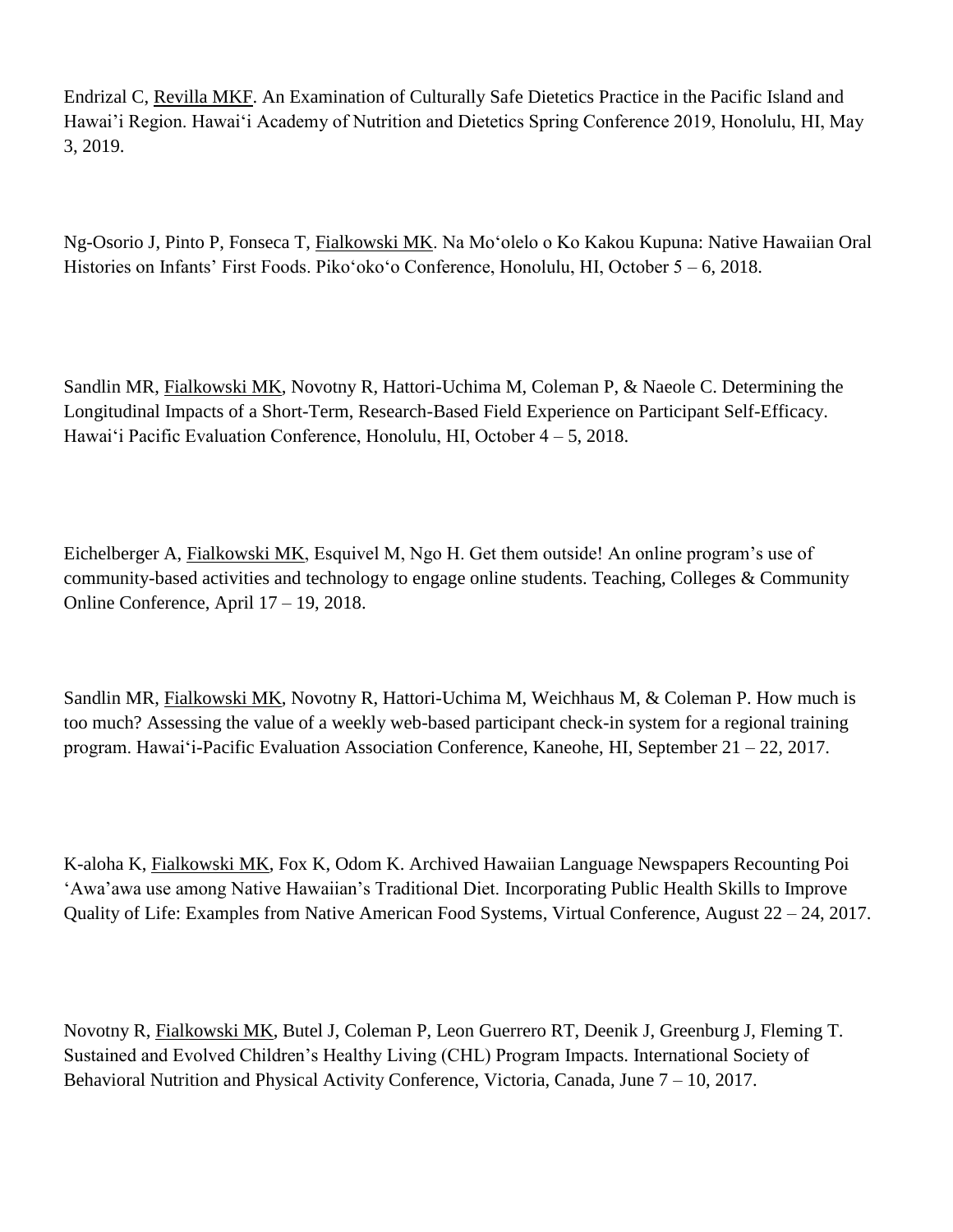Fialkowski MK, Leon Guerrero R, Bersamin A, Deenik J, Fleming T, Coleman P, Novotny R. Unanticipated Workforce Development in the Children's Healthy Living Program. He Huliau Conference, Honolulu, HI, October 13 – 14, 2016.

Banna JC, Lin G, Stewart M, Fialkowski MK. Fostering Interaction in an Online Introductory Nutrition Course. 4th Annual International Conference on Education and e-Learning. Bangkok, Thailand, August 25- 26, 2014.

Novotny R, Fialkowski MK, Esquivel M, Li F, Wilkens LR. Building a Child BMI Monitoring System for the US Affiliated Pacific Region: A Model from the Hawaii Children's Healthy Living Program. International Pacific Health Conference, Auckland, New Zealand. November 3 – 5, 2014.

#### As Junior Researcher

Boushey C, Yonemori K, Au D, Novotny R, Fialkowski MK, Wilkens L, Nigg C, Leon Guerrero R, Bersamin A, Niles K, Areta A, Kim J, Johnson K. Children's Healthy Living Program for remote underserved minority populations in the Pacific region: challenges and design of dietary assessment methods among young children 2-8 years old. National Nutrient Databank Conference. Portland, OR, May 14-17, 2014.

Fialkowski MK, Areta AR, Belyeu-Camacho T, Bersamin A, Rojas G, Castro R, DeBaryshe B, Leon-Guerrero R, Luick B, Vargo A, Nigg C, Novotny R. The development of the Children's Healthy Living for Remote Underserved Populations in the Pacific Region Program (CHL) community-based approach to identify and prioritize possible environmental interventions to prevent young child obesity. Pacific Global Health Conference. Honolulu, HI, October 8-10, 2012.

Leslie JH, Dunn MA, Boyd J, Deenik JL, Fialkowski MK, Fiame R, Greenberg J, Hattori-Uchima M, Johnson R, Kim J, Leon-Guerrero R, Luick B, Nigg C, Paulino Y, Stokes A, Takahashi R, Vargo D, Wilkens L, York A, Novotny R. Training an Indigenous Workforce to Prevent Childhood Obesity: a component of the Children's Healthy Living Program for Remote Underserved Minority Populations in the Pacific Region (CHL). Pacific Global Health Conference. Honolulu, HI, October 8-10, 2012.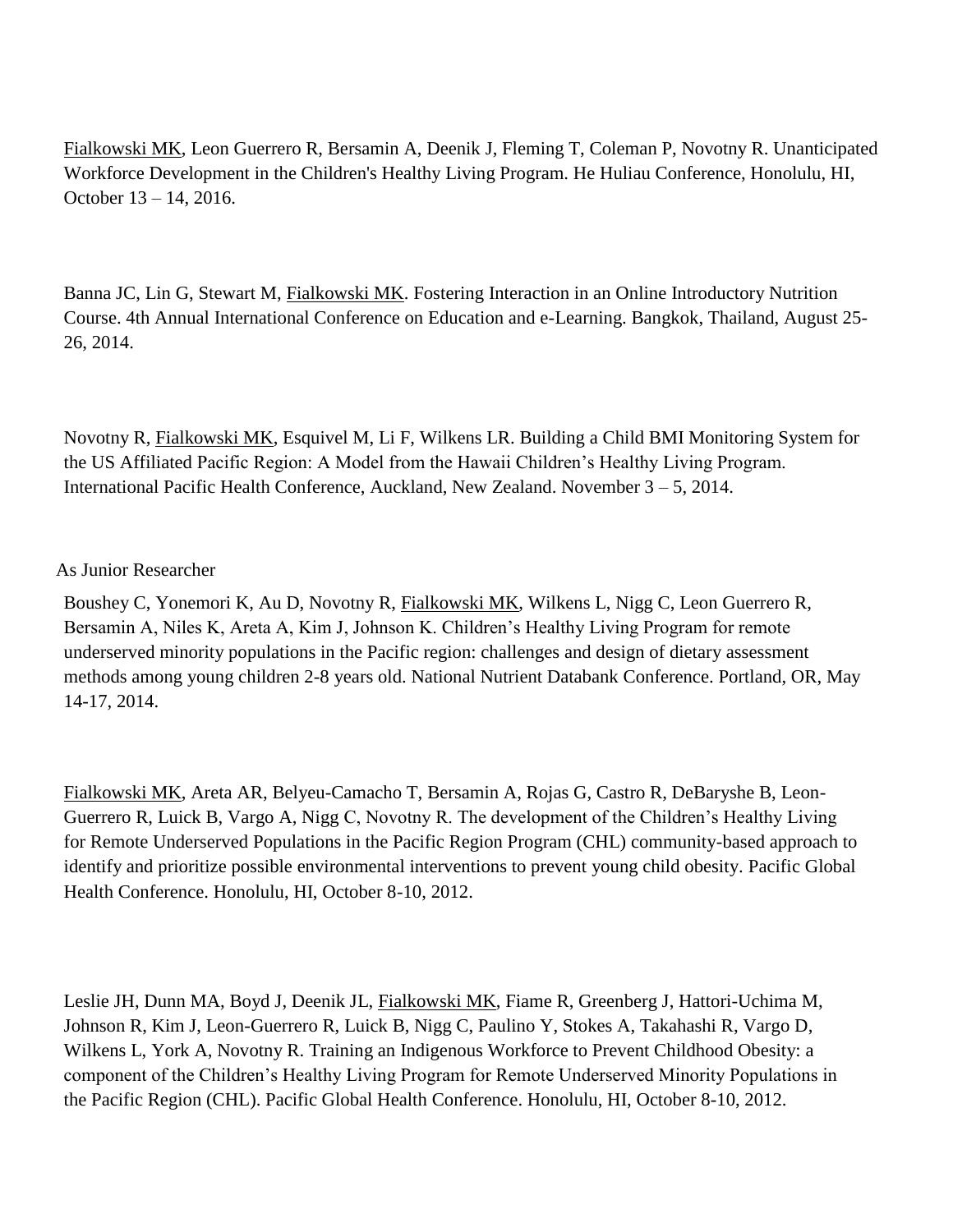#### Prior to UHM

Fialkowski MK, Boushey CJ, Roberts S, Grattan L. Dietary Intakes of Pacific Northwest Tribal Nations. Society for the Advancement of Hispanics/Chicanos & Native Americans in Science (SACNAS) National Conference, Dallas, TX, October 15-18, 2009, Number 0314.

Fialkowski MK, Boushey CJ. Onset to overweight among Asian, Hispanic, and non-Hispanic white early adolescent girls in relation to acculturation. American Studies Symposium, Purdue University, West Lafayette, IN, April 18, 2008.

#### **Conference Abstracts: Poster Presentations**

As Associate Professor

Fonseca-Smith T, Fialkowski M, Novotny R, Antonio M. A Proposed Approach to Investigating the Supports and Barriers to Breastfeeding of Young Mothers in Hawai'i. Fourth Annual Conference on Native American Nutrition, Prior Lake, MN, September 15 – 18, 2019.

#### As Assistant Professor

Swafford K, Kai J, Ng-Osorio J, Boushey CJ, Revilla MKF. Influential factors of complementary feeding practices of caregivers of Native Hawaiian infants residing in the Moku o Koʻolauloa. Lāhui Hawai'i Research Center Student Conference, March 29 – 30, 2019.

Kai J, Swafford K, Ng-Osorio J, Boushey CJ, Revilla MKF. Baby's 1st Foods: reflections on the process of researching indigenous infant dietary patterns. Lāhui Hawai'i Research Center Student Conference, March 29 – 30, 2019.

K-aloha BK, Fialkowski MK, Fox K. Kālai: Carving Your Own Pathway to Success Through Mentorship. Piko'oko'o Conference, October 5 – 6, 2018.

Nigg CR, Novotny R, Davis J, Butel J, Boushey C, Fialkowski MK, Braun KL, Leon Guerrero R, Coleman P, Bersamin A, Areta A, Barber LR, Belyeu-Camacho T, Greenberg J, Fleming T, DelaCruz-Talbert E, Yamanaka A, Wilkens LR. A Multilevel Multicomponent Community Randomized Trial Addressing Young Child Overweight and Obesity in the US Affiliated Pacific: The Children's Healthy Living Program (CHL). SALTO Conference, September 26 - 28, 2018.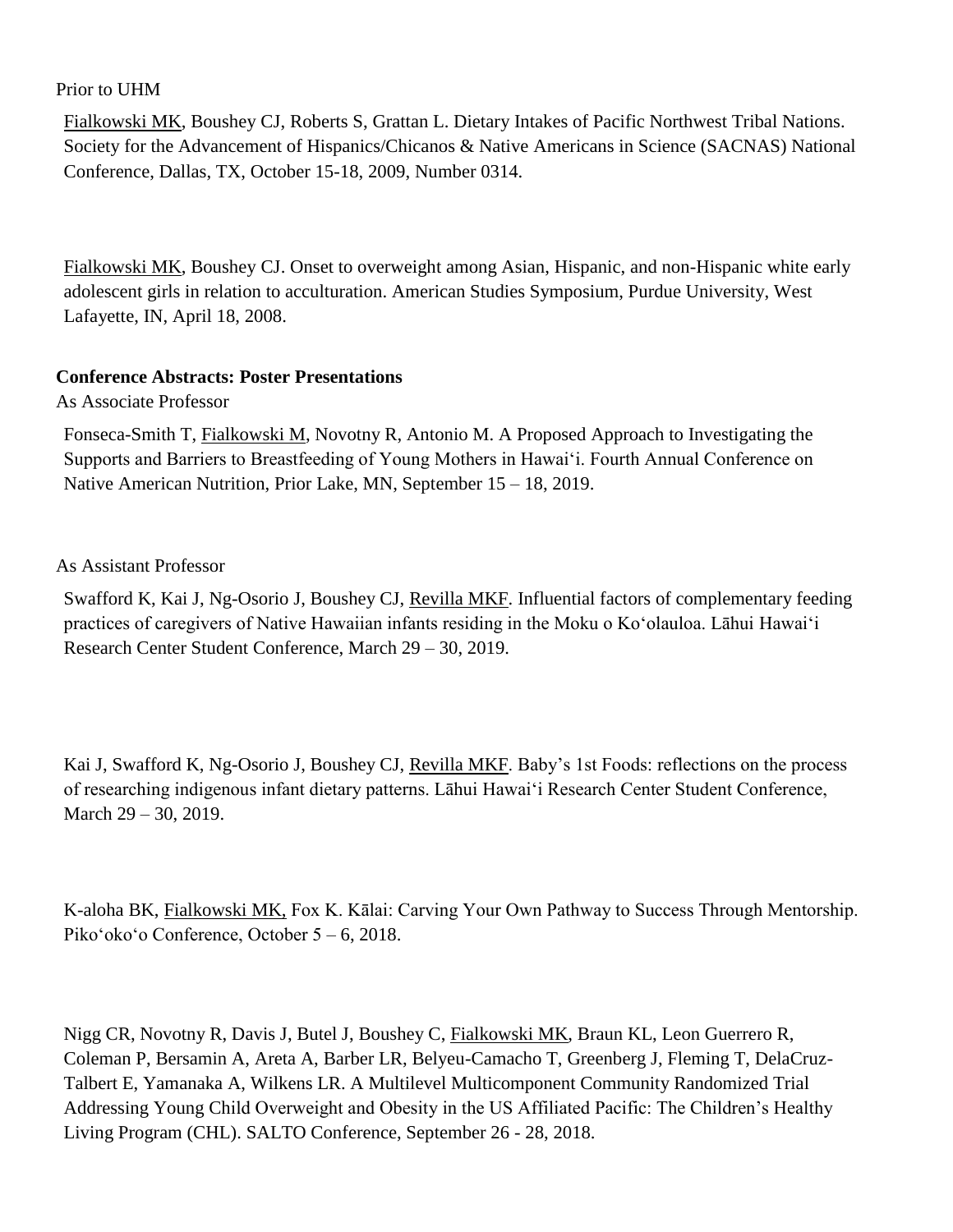K-aloha BK, Fox K, Novotny R, Odom K, Fialkowski MK. Practices of Poi 'Awa'awa Consumption Among Native Hawaiian Tradition. 2018 Sustainable Agricultural Education Association Conference, July 27 - 29, 2018.

Swafford K, Kai J, Ng-Osorio J, Revilla MKF. Contemporary First Food Feeding Practices for Native Hawaiian Infants. Lāhui Hawai'i Research Center Student Conference, April 6 - 7, 2018.

Calabrese A, Fialkowski MK, Boushey C, Davis J, Leon Guerrero R, and Novotny R. Is there a Relationship Between Protein Intake and Acanthosis Nigricans Among Young Children in the Children's Healthy Living Program in the United States Affiliated Pacific? College of Tropical Agriculture and Human Resource Research Symposium. University of Hawaiʻi at Mānoa, April 6, 2018.

Sandlin MR, Fialkowski MK, Novotny R, Hattori-Uchima M, Weichhaus M, & Coleman P. Student Perceptions of a Regional Undergraduate Training Program in Childhood Nutrition and Health Assessment. American Association for Agricultural Educators Conference, May 16 - 19, 2017.

Sandlin MR, Fialkowski MK, Novotny R, Hattori-Uchima M, Weichhaus M, & Coleman P. Assessing the administrative value of a weekly check-in system for the evaluation of a regional training program delivered at a distance. Association for International Agricultural Extension Education Conference, April  $24 - 28$ , 2017.

Yonemori KM, Ennis T, Novotny R, Fialkowski MK, Ettienne R, Wilkens LR, Leon Guerrero RT, Bersamin A, Coleman P, Boushey CJ. Collecting wrappers, labels, and packages to enhance dietary information from food records among children 2-8 years participating in the Children's Healthy Living Program (CHL) for remote underserved minority populations in the Pacific region. National Nutrient Database Conference, May 16 – 18, 2016.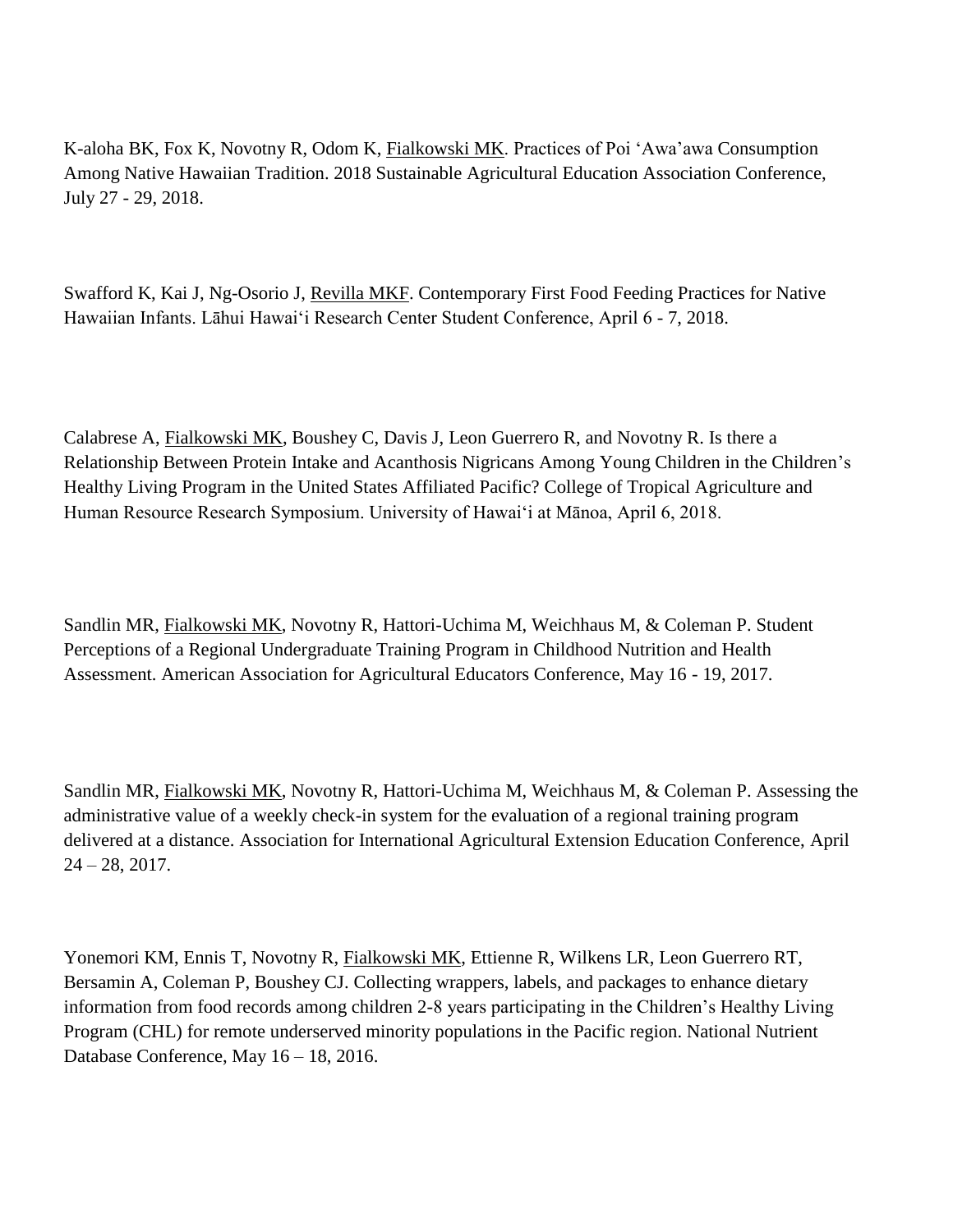Villiger RK, Boushey CJ, Yonemori KM, Novotny R, Fialkowski MK, Esquivel M, Banna JC. How does Hawai'i stack up: Comparing nutrient intake in 2-8 year old participants in the Children's Healthy Living (CHL) program in Hawai'i (HI) to National Health and Nutrition Examination Survey (NHANES). College of Tropical Agriculture and Human Resource Research Symposium. University of Hawaiʻi at Mānoa, April 8 – 9, 2016.

Fialkowski MK, Esquivel MK, Novotny R. Fostering Grant Writing Skills: A Student Learning Objective of the Intercollege Nutrition PhD Program. 2016 Assessment for Curriculum Improvement Poster Exhibit, University of Hawai'i at Mānoa. April 15, 2016.

Fialkowski MK and Novotny R. Integrated Monitoring and Evaluation in the Intercollege Nutrition PhD Program. 2015 Assessment for Curriculum Improvement Poster Exhibit, University of Hawai'i at Mānoa. April 17, 2015.

Tufa A, Hurwitz E, Novotny R, Fialkowski MK, Li F, Areta A. Acculturation and Childhood overweight and obesity in American Samoa: Results from the Children's Healthy Living (CHL) Program. College of Tropical Agriculture and Human Resource Research Symposium. University of Hawaiʻi at Mānoa, April  $10 - 11$ , 2015.

Fialkowski MK, Delormier T, Hattori-Uchima M, Paulino Y, Deenik J, Areta A, Bersamin A, Boushey C, Nigg C, Kim J, Leslie J, Dunn M, Novotny R. Community-Based Projects for Training Underserved Minority Students of the U.S. Affiliated Pacific in the Children's Healthy Living Program. He Huliau Conference, Kapolei, HI, September 18 – 20, 2014.

## As Junior Researcher

Matanane L, Gibson WJ, Fialkowski MK. Translating Feedback to Enhance the Pacific Food Guide: The Children's Healthy Living Program (CHL) Resource for Nutrition. College of Tropical Agriculture and Human Resource Research Symposium. University of Hawaiʻi at Mānoa, April 11, 2014.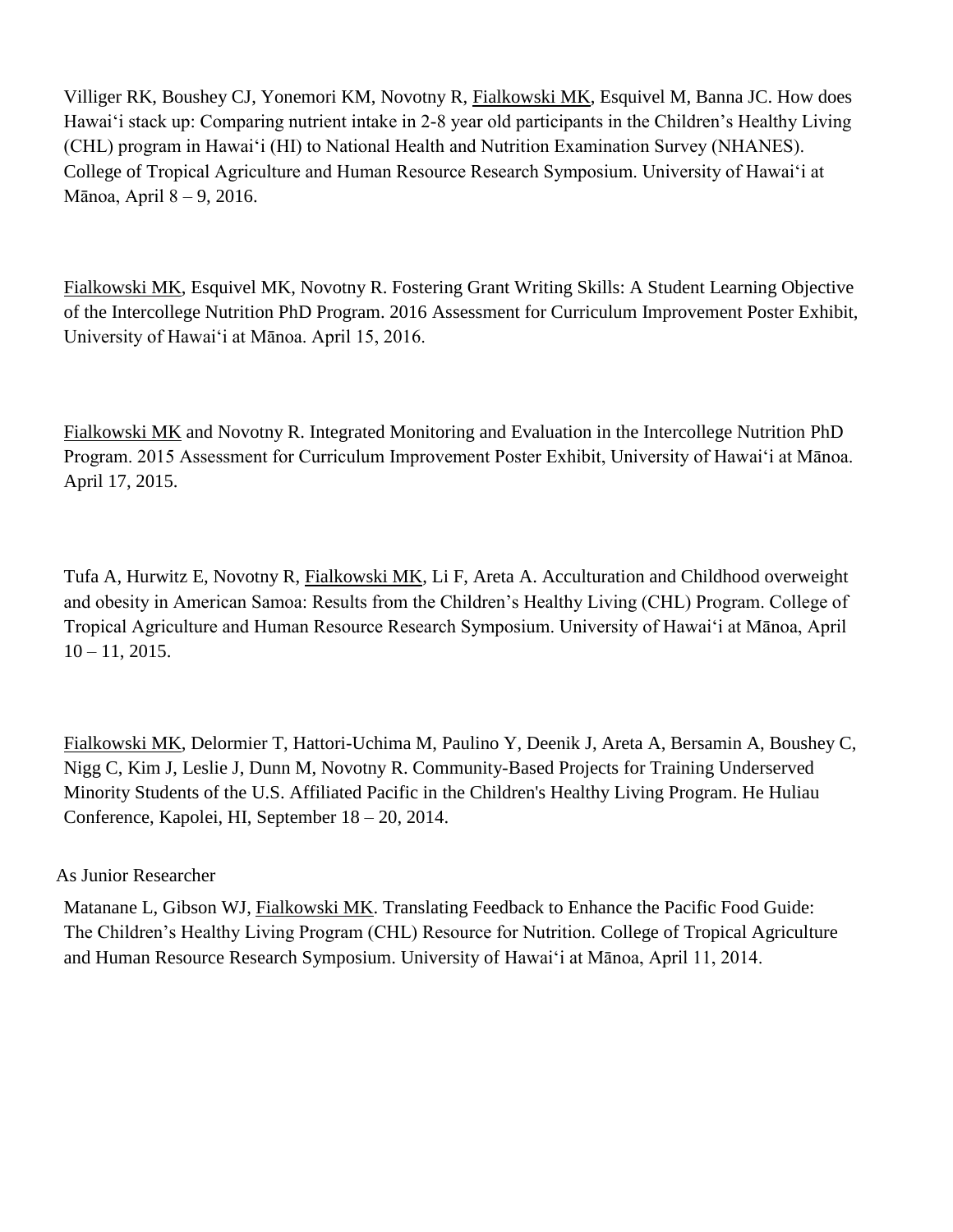Matanane L, Leon Guerrero R, Fialkowski MK. A Glance at the Food Access Points in Guam: The Children's Healthy Living Program. College of Tropical Agriculture and Human Resource Research Symposium. University of Hawaiʻi at Mānoa, April 12, 2013.

Prior to UHM

Fialkowski MK, McCrory MA, Roberts S, Grattan L, Boushey CJ. Evaluation of dietary assessment tools used to assess dietary exposures of adults participating in the communities advancing the studies of tribal nations across the lifespan (CoASTAL) cohort. 5<sup>th</sup> Symposium on Harmful Algae in the U.S. Ocean Shores, WA, November 15-19, 2009.

Fialkowski MK, Boushey CJ, McCrory MA, Roberts S, Grattan L. Influence of plausibility on the assessment of adherence to dietary guidelines that relate to cardiovascular disease risk among adults from Pacific Northwest Tribal Nations. International Conference on Diet and Activity Methods, Washington, D.C., June 5-7, 2009.

Fialkowski MK, Boushey CJ, McCrory MA, Roberts S, Grattan L. Dietary intakes related to cardiovascular disease risk among a sample of adults from Pacific Northwest Tribal Nations. Interdepartmental Nutrition Program Poster Session, Purdue University, West Lafayette, IN. February 27, 2009.

Fialkowski MK, Boushey CJ, McCrory MA, Roberts S, Grattan L. Dietary intakes related to cardiovascular disease risk among a sample of adults from Pacific Northwest Tribal Nations. Sigma Xi Graduate Poster Competition, Purdue University, West Lafayette, IN. February 18, 2009.

Fialkowski MK, Boushey CJ, McCrory MA, Roberts S, Grattan L. Influence of plausibility on the assessment of adherence to dietary guidelines that relate to cardiovascular disease risk among adults from Pacific Northwest Tribal Nations. International Conference on Diet and Activity Methods, Washington, D.C., June 5-7, 2009.